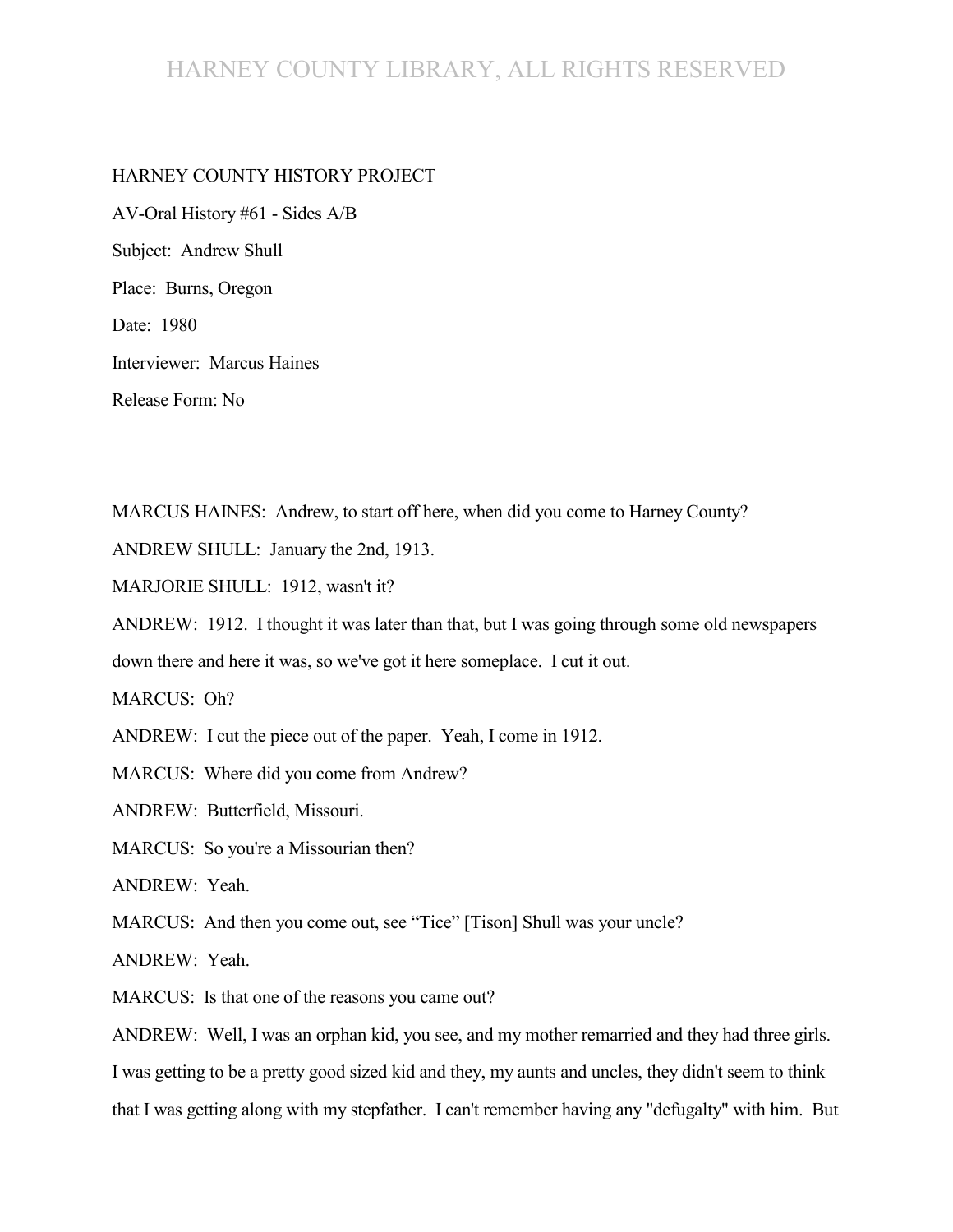anyway, they got it in their heads that I ought to come out here with Tice. He was out here, him and Minnie, Corey Smyth's wife. So my mother, she decided to let me come, so I came out here with Tice.

MARCUS: Did you stay with Tice quite a little bit when you first arrived here?

ANDREW: Oh yeah.

MARCUS: And then you were around the Riddles too, weren't you?

ANDREW: I worked for him till I got to be, oh I think the first good job I had after I came out here, I worked for him. Then I got a job with Frank Kueny. The time they built that dipping vat up there, and dipped all those sheep.

MARCUS: Where was this at, Andrew?

ANDREW: Well, Kueny, see ... there's a flat up there. They call it Coal Pit Flat, and Kueny bought 40 acres there, and there's a nice spring right in the middle of it. So Kueny bought that.

MARCUS: Now this is on the Steens Mountains?

ANDREW: That's right back up from Roaring Springs.

MARCUS: Oh, okay.

ANDREW: And that was their shearing camp there, where he sheared his sheep. Well Hollis' [A. H.] sheep had had the scab, you see, and killed all the mountain sheep. And Hibbard killed the last one in 1908, right here it is, and it hung in his office for years, a small one. And ticks, oh you never saw so many ticks. There's a mound there that's, it's there yet. It must be a hundred feet long, and twenty feet wide, and twenty feet high, and it's pure ticks. And they dipped; well the sheep men came from all over the Steens Mountain as far as ... Brown's, and dipped those sheep there. And they built a cement dipping vat, see, and then they piped the water from the spring down to the vat. MARCUS: Uh huh.

ANDREW: And of an evening when they'd clean it out, why they'd use these five gallon gas cans, and they'd get fifteen or twenty of them guys in there, and they'd clean that out pretty quick, throw them ticks out. So Kueny --- the chute come around, you see, crooked, and then down and that was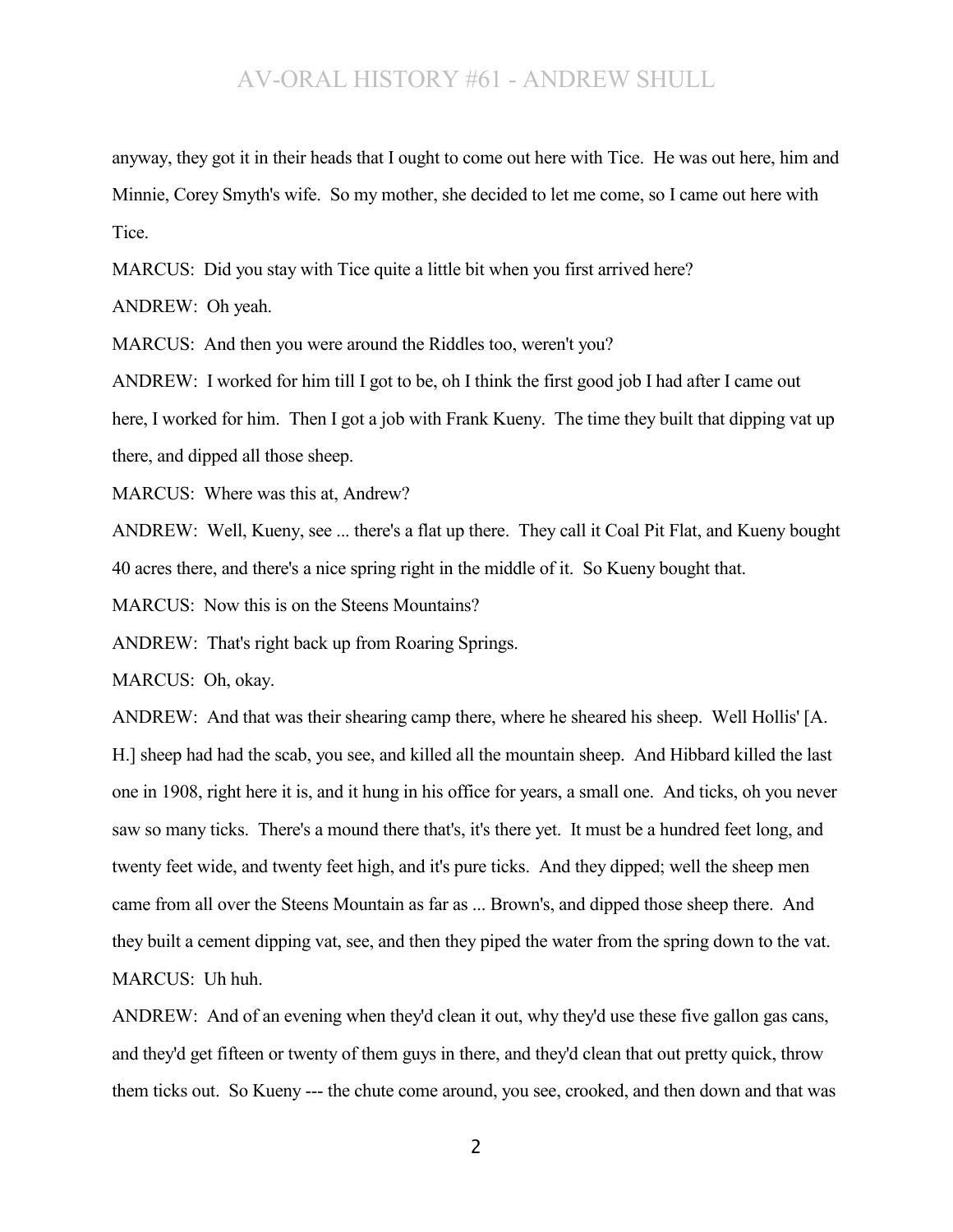lined with the five gallon cans, the bottom, you see was slick. I always told people that I give 60,000 sheep the push. If things backed up, why I'd push him just a little and in he'd go. And that's right. Kueny used to laugh about it. And that dip would hit you in the face once in awhile, drops, you know. So, I wore a piece of canvas under my hat, this side of my face. Shoot, that damned dip would burn you, you know.

MARJORIE: You stayed with Riddles a lot, too. You stayed with Riddles a lot and worked for them, too.

ANDREW: And then after that I was around Riddles an awful lot.

MARCUS: Well, getting back to this dipping, you dipped 60,000 sheep right there at that one spot.

ANDREW: There was 60,000 sheep dipped there that spring.

MARCUS: And about what year would that have been again?

ANDREW: That was 1914.

MARCUS: 1914. That's real interesting; I've never heard of that before. Have you John? JOHN SCHARFF: Oh yeah, back then everybody...

ANDREW: Yeah, the old vats there yet, John.

MARCUS: I didn't know it.

ANDREW: The old vat's right there yet, and there's a pipe buried there, and I think it's an inch and a quarter, or an inch and a half pipe, from the spring to the end of the vat. And that pipe is still there, oh, it must be 300 feet. And well, I'll tell you, I remember hearing Kueny saying after that, he said, "You never saw sheep do so good when they got rid of those ticks." They ate them up.

In those days, I remember one time Walt Riddle and me was going from Frenchglen up to Riddles, and we was looking through his horses on Crook Creek Point, and they were wild and in good shape. And when we gathered the horses in the spring there was these horses dead, and around them was these big old seed ticks, you know, where they'd come out and ... Oh gosh, they was that thick. Well, the ticks killed them, you see. Bunch of those horses that winter killed, the ticks killed them. They wouldn't have died otherwise.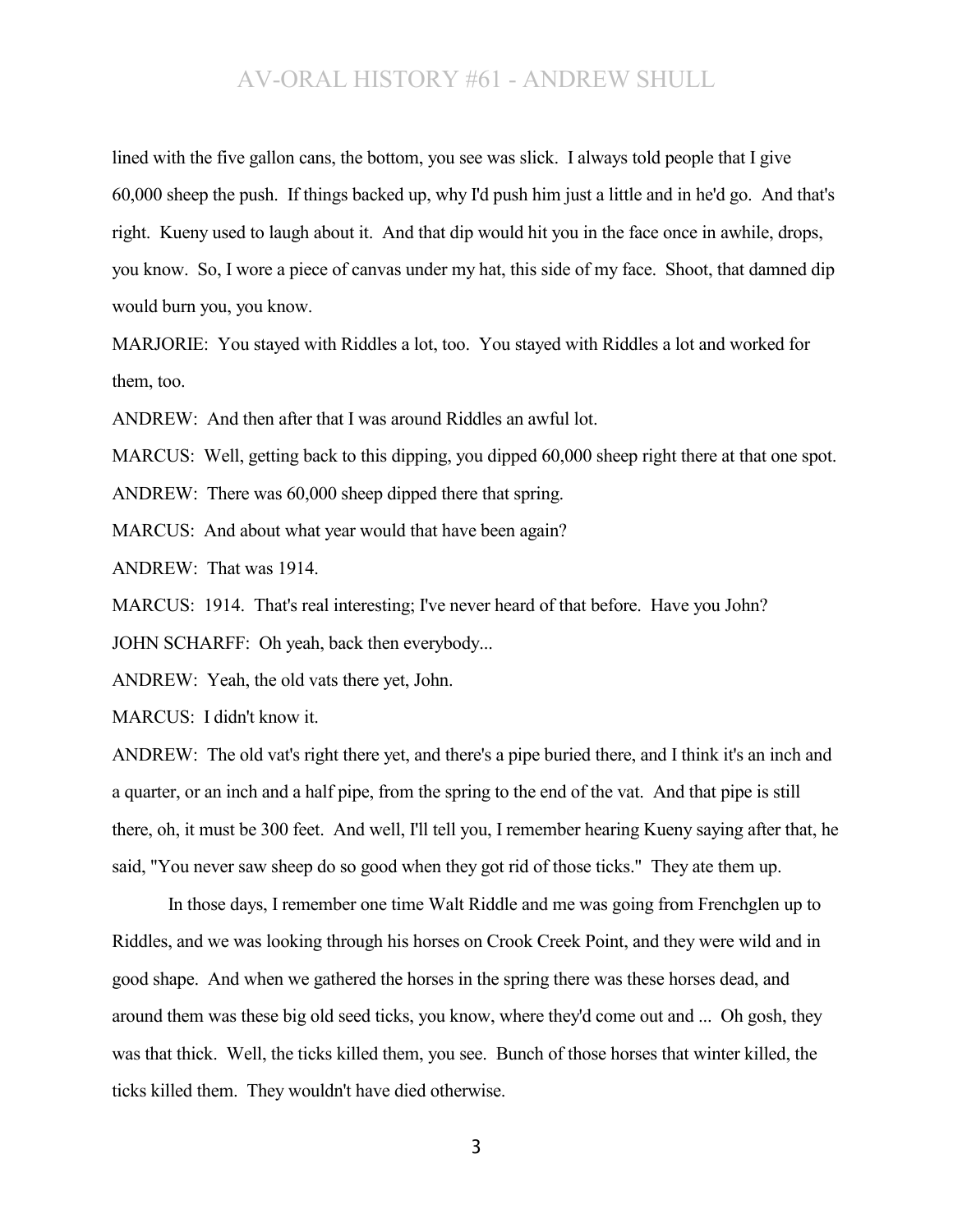MARCUS: When I was a kid, we'd get the horses in the spring and those gentle mares, that's the first thing we'd do is...

JOHN: ... get those ticks off ...

MARCUS: ... Hell, they'd be like the end of your finger.

ANDREW: Yeah. They were thick all over the ground, and lots of them would bust, and they'd be wet places in my hair.

MARCUS: Now Andrew, I haven't seen the ticks bad out on the ranges here for, well 20 years, or such a matter.

ANDREW: I haven't either, but now ---

MARCUS: I don't know what has happened to them, but they sure don't seem to be around.

ANDREW: Buck Weiser tells me up around the Smyth Flat and in there, that they're getting quite a lot of ticks in the summertime.

MARCUS: Oh, they are kinda coming back there.

ANDREW: Kinda coming back. But I think that the horses and the sheep was carriers of those dang ticks, and they just multiplied by the jillions, you know.

MARJORIE: Maybe the dry years kind of killed them out.

MARCUS: We had Don Baker out on Jack Creek there to the old Dunn property, you know,

William Dunn's homesteaded ---

ANDREW: Yeah.

MARCUS: You know where it's at; about the spring of '51 or '52 and those ticks --- we finally had to get the old fella out of there and take him to town, those ticks like to ate him up.

ANDREW: Who was out there?

MARCUS: Don Baker.

ANDREW: Oh.

MARCUS: Yeah

ANDREW: Oh, around where cattle water, like ---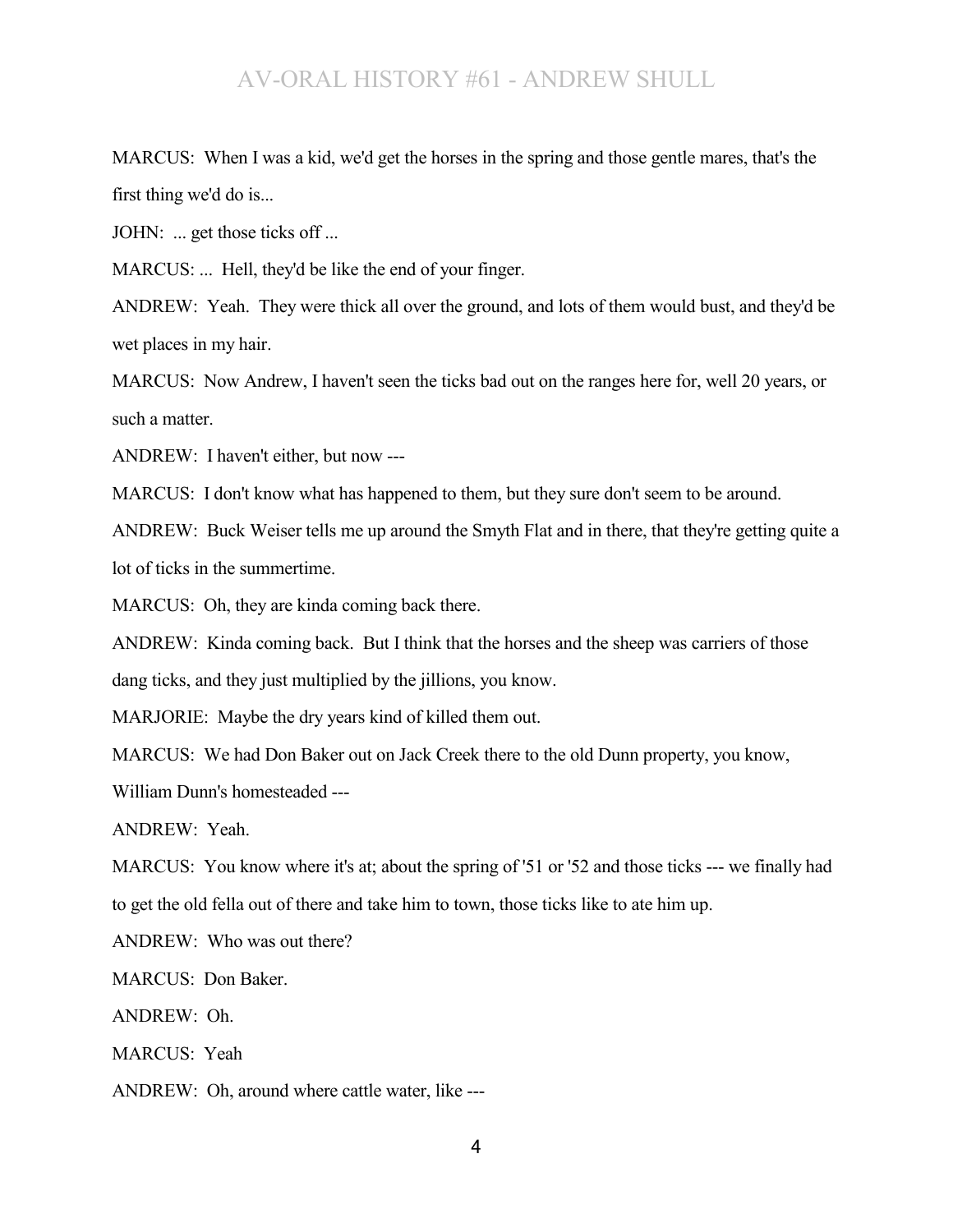MARCUS: Well, he was staying there at the house, you know, and just riding around and moving the bulls, and kinda looking after things out there alone, and by golly, well, we had to bring him in. ANDREW: You bet.

MARCUS: And I think that was about the last year of ticks. We ran on one of those lakebeds there, and I was riding a buckskin horse. We worked a little on the ground and come back to get on him and the ticks was just; you'd just see them black, coming up his legs.

ANDREW: Yup.

MARCUS: And that hasn't happened since then.

ANDREW: Yeah, I've seen that too.

JOHN: ... Marcus?

MARCUS: '52, I think.

 $JOHN: '52$ 

ANDREW: All those watering places back there, Warren and I stayed all night at Scotts Cache one night. Finally, I got up and built a big sagebrush fire; well you couldn't sleep, and you'd pick off 50 or 60 ticks off of your underwear, and throw them in the fire. We never slept a bit. Oh, it was terrible.

MARCUS: Well, when ... first moved out to Star Mountain, by golly, you didn't dare lay down on the ground now, the ticks would just pick you up and go with you, it was terrible. They disappeared out there and Charlie told me that they had ...

ANDREW: That's when that tick fever was so bad, you know, before that. There's a lot of, Skull Creek in certain spots, and they packed out plenty of sheepherders out of that Skull Creek country, that basin there. They caught it around there.

MARCUS: Uh huh.

ANDREW: I remember Laucirica had one spring three different guys got tick fever there, working in the lambing camps. And there was a Bitteroot Valley over there in Idaho, oh they --- one side nobody lived on, they had to move out it was so bad.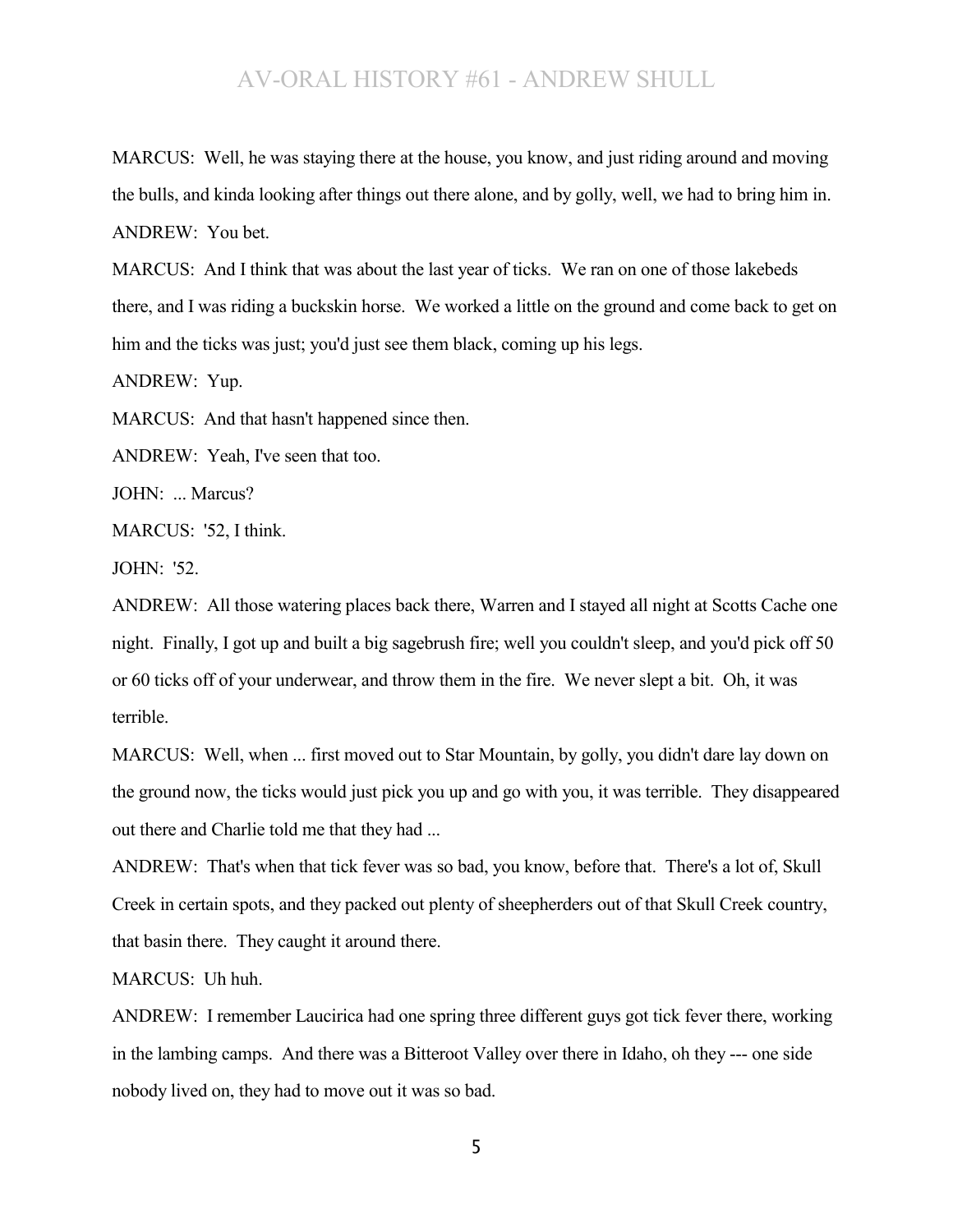MARCUS: You've seen a great change in Harney County since you've been here.

ANDREW: Oh yeah, quite a change.

MARCUS: You bet you have.

ANDREW: Course I'm not a pioneer, you know, but I was around with fellows like Riddles, and then there is Potter, and Bill Buffington, Cummins, and the Smyth's, who had the valley. And old man Riddle was the best source of back history that I've ever run into, that is Stilley Riddle. And he remembered things in detail, you know, had a wonderful memory. And get him to talking after the course of an evening, you know, gosh he'd tell you things that nobody else ever told me, or ever heard.

MARCUS: Now he came in here with the Smyth's in '72, didn't he?

ANDREW: The Smyth's, '72.

MARJORIE: Was '72, or '71?

ANDREW: Yeah.

MARCUS: '72 I think, wasn't it?

ANDREW: And this Riddle, Oregon, you see, that's named after the Riddle's.

MARJORIE: They came the first time in '53, I think.

MARCUS: Old Rye Smyth tells about being on the Elliott Train that came through here in 1853,

he was nine years old. Were some of the Riddles in that bunch, too?

ANDREW: Oh yes.

MARCUS: In that Elliott Train?

ANDREW: Yeah.

MARCUS: They were, I didn't know that. I knew they traveled around together quite a lot, but I didn't know ---

MARJORIE: I think there was some of the Cummins too.

ANDREW: You see this fellow that took the Sod House up, John ... John ... they called him. And he married Stilley Riddle's sister, you know, one of them.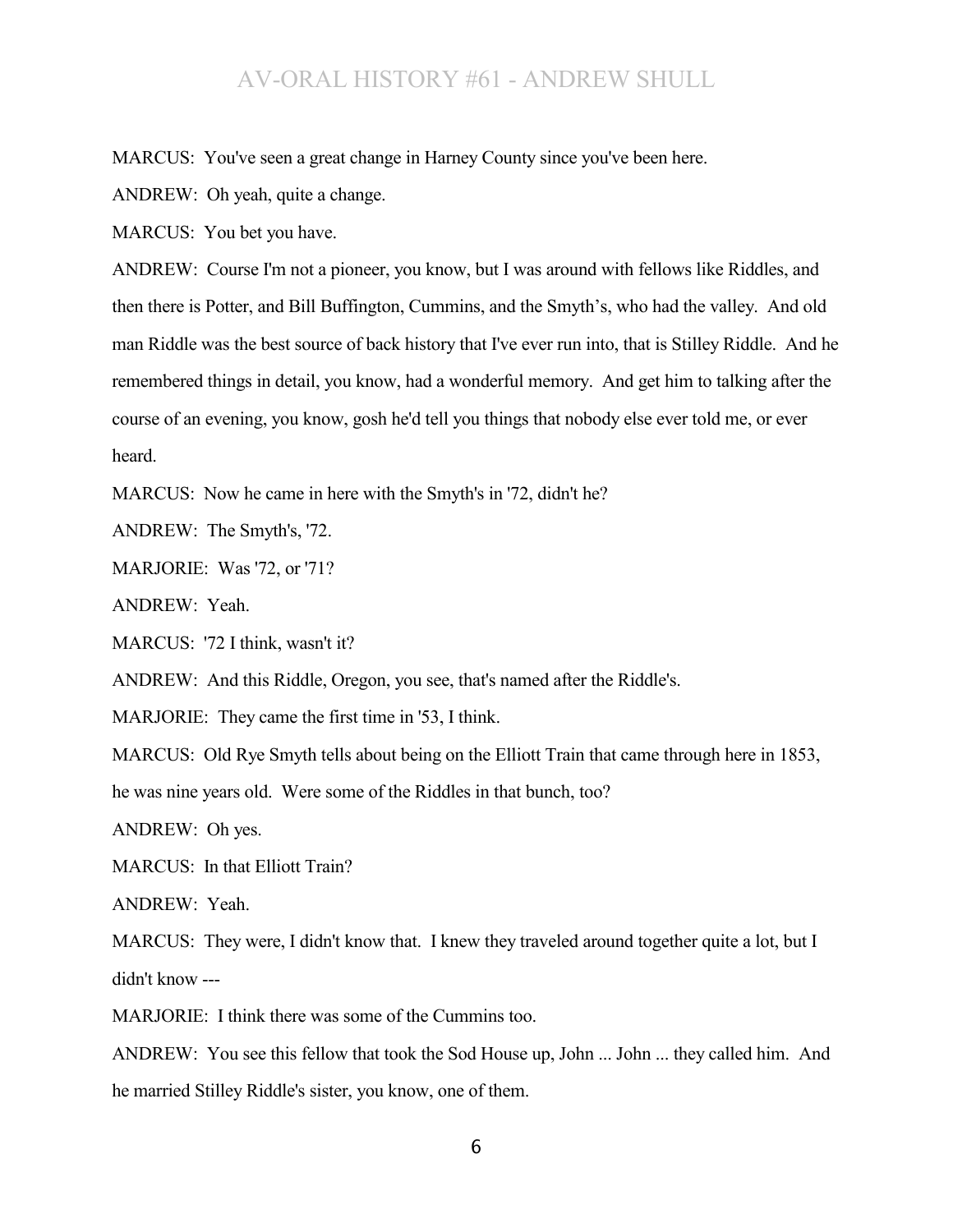MARJORIE: Oh she was his mother. Stilley (Tobias) Riddle's sister was his mother.

ANDREW: Yeah. He homesteaded the Sod House, but he didn't stay very long; he went to Deer Lodge, Montana, and got a hold of a big ranch there, made an awful lot of money. Riddle's used to go up and visit with him. Their father was a Cote.

MARJORIE: Well Andrew, didn't you stay at Diamond with Uncle Bub (George) and Uncle Pres too, one time, and worked for a while?

ANDREW: What?

MARJORIE: You was at Diamond one time and worked at Uncle Bub and Uncle Pres?

ANDREW: Yeah. Oh, these people had a rugged time.

MARCUS: You betcha they had a rugged time.

ANDREW: You bet they did.

MARCUS: You talk about, the people now talk about how those --- I was talking to folks the other day, they said, "Well, how'd they ever raise a baby?" And I said, "Well, ..."

ANDREW: He just had to live or die.

MARCUS: You bet. A lot of them didn't live. But these kids are a little tougher than they give them credit for, you know.

ANDREW: Well, you take there at Andrews, Juan Redon's wife, Aunt Nellie, they called her, she was a mid-wife for pretty near all the kids in that country, wasn't she?

MARJORIE: Well, yeah. My mother helped too; you know.

ANDREW: Yeah, she was there when Margie was born.

MARCUS: I have a tape made with Ethel Clark, she told me she was born in the creek there

nearly. They went for Aunt Nellie, but Nellie didn't get there in time.

MARJORIE: Well, my mother assisted Mrs. ...

ANDREW: Yeah, Aunt Nellie lived right up the creek about a mile.

MARCUS: It's a pretty good story; you'd enjoy hearing it. I've got that on a tape.

ANDREW: Yeah.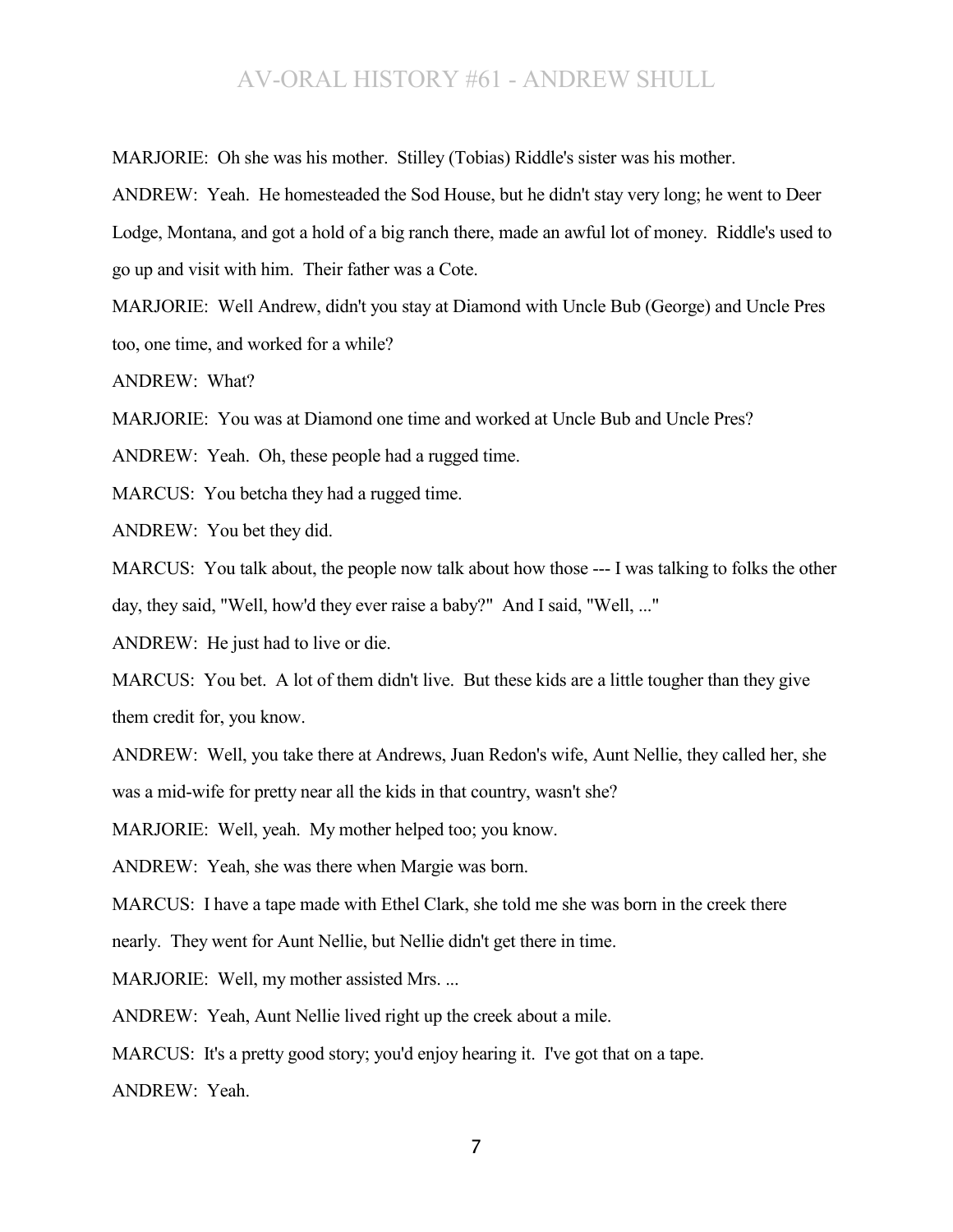MARCUS: You'll have to come down sometime and I'll play you some of those tapes. You'll enjoy hearing them, I know. I've got to get one with the woman, the shop down here, what's her name, Alice?

ANDREW: Yeah.

JOHN: Alice Tudor.

MARCUS: Alice Tudor, yeah.

JOHN: Her sister homesteaded in Little Blitzen. I think that cabin is still there, or part of it.

MARJORIE: Andrew, your homestead was in Little Indian, wasn't it? Or Big Indian?

ANDREW: My homestead was at the mouth of Big Indian.

MARJORIE: Well, those places in Catlow Valley, like Riecken's Corner and Ragtown, and you didn't even know they was ...

MARCUS: No, no you wouldn't.

MARJORIE: Blitzen ---

ANDREW: Well, I want you to take this down, because there's nobody alive that remembers those people like I do. I remember, not only that, but I can tell you where they were at.

MARJORIE: Well, tell him then.

ANDREW: There was quite a bunch of people, you know, at Clover Swale. I knew everyone of them.

MARJORIE: Tell him who was at Clover Swale.

JOHN: ...

ANDREW: But Margie, the way she has got that wrote up there, why she'd about have to read that for you.

MARJORIE: Well, you tell them.

ANDREW: No, I can't ---

MARJORIE: Well, you told me. That's what I put down, what you told me.

ANDREW: But that's something that nobody would believe, just going through the county; they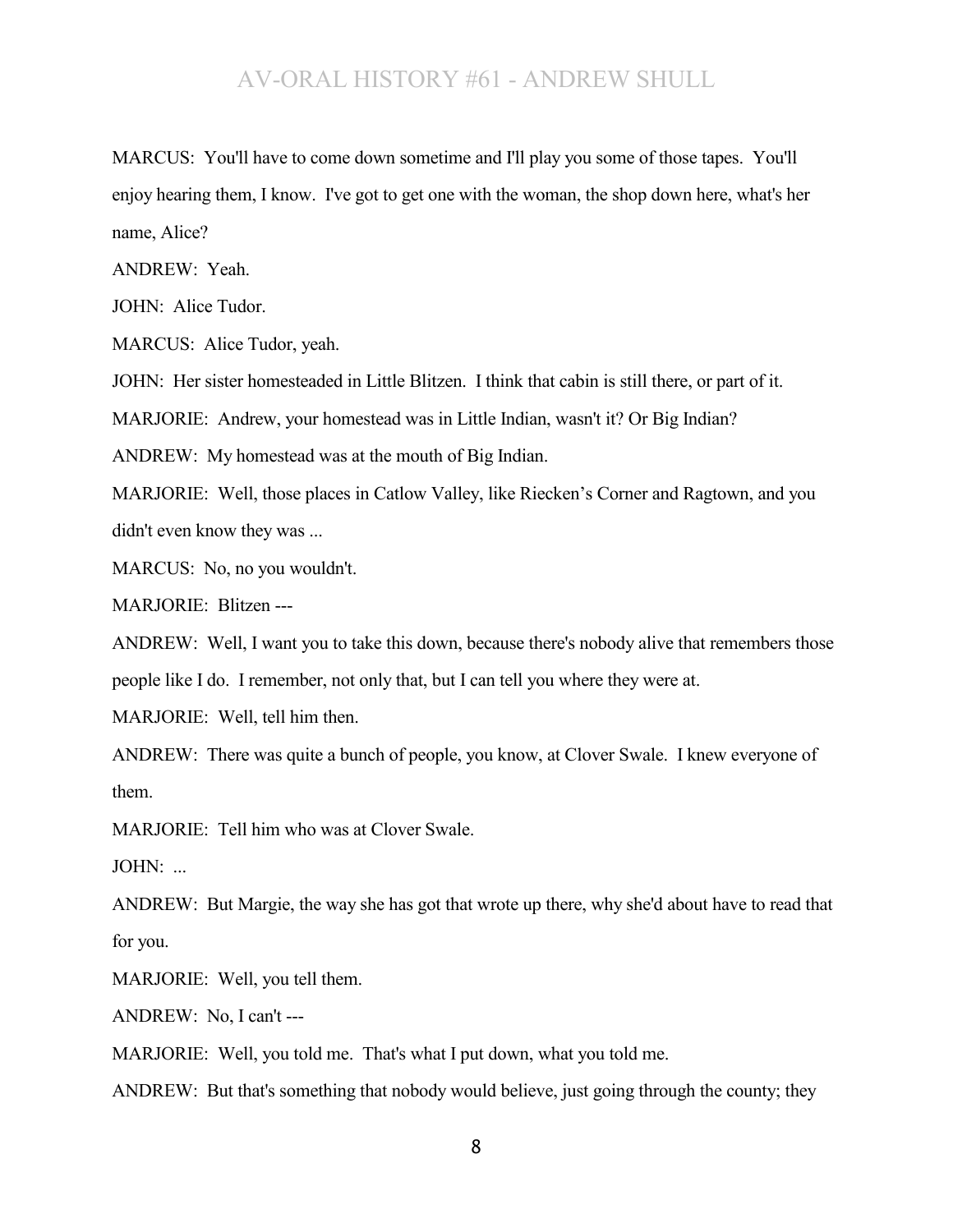wouldn't believe that. I don't think that there is any of those old shacks or houses left except that stone house that Tice built, and the Wickert buildings, I think, are still there. But at Rieckens Corner we had two little rock houses, and one was a blacksmith shop, and the other had the post office and a little store, and he lived in it. But that's gone.

MARJORIE: Now tell him who the people were at Clover Swale, you told me.

ANDREW: Well, at Clover Swale you had Taft Miller, Dave Bollenbaugh, that's the first ones you come to. And then you had the Duhaimes, and they called that place yet, they call it Duhaime Flat. Then you had Dave Crow, Augustine ... Gilbert, and Jack Robinson, Clarence Mace, Dino and Steve Kern.

MARJORIE: Kern.

ANDREW: Kern. And the O'Malley's, and the Barber family, and the Tucke family, you remember them?

MARCUS: You bet.

ANDREW: Some of them are married to ... Springer's daughters.

MARCUS: Yeah, some of them are right here in town with us too.

ANDREW: Yeah.

MARCUS: One of the girls out at Castles, out here, one of the girls is married to a Castles.

ANDREW: Well, they were there. And Jesse Bradeen, Bob Bradeen.

MARCUS: Well, old man Stoten, and ...

ANDREW: Yeah, there was Stoten and Shorty Thompson, he was six foot seven, we called him Shorty. He was a Portland barber. And Dave Stearns, and Clarence Poe, and Tice, and Porters out above Tice's. And then the McLeod family, and Charlie Downs, Oscar Downs at Page Springs. MARCUS: Koontz boys.

ANDREW: Huh?

MARCUS: The Koontz boys.

ANDREW: Oh yeah, well I got that in there about Bob, him and Billy Carroll got in the well.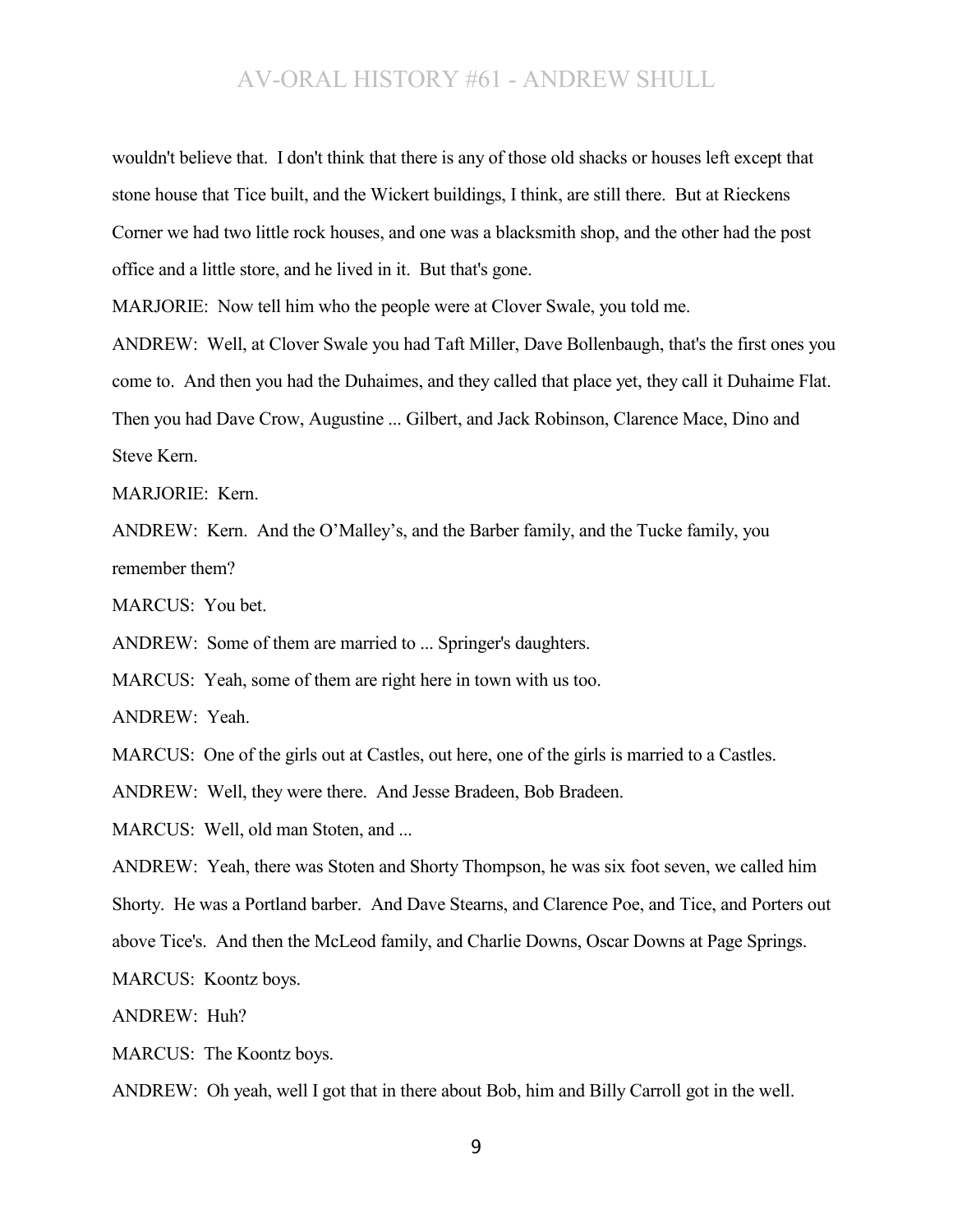MARCUS: You got the story in there, well real good.

MARJORIE: You can't hardly read that, some of that was written while I was in the car. ANDREW: I don't know why those people did that. They started a great big well up here, you know, I guess six, seven feet across. They get out about twenty feet, and they'd see that they was digging too much dirt out of there, so they come in with it, smaller. And you see, Bob was already down below, Billy ... to let him down, and it was pretty hard digging. So Billy Carroll was gonna go down on this rope and help Bob. Suddenly the rope either come untied or broke, I can't remember which. And he fell and broke both legs right here. Well, they didn't know what to do, so Bob, he --- I know a lot of guys that can put their feet against one wall and their shoulders against the other and they can work themselves up. So he tried it. But when he got up to this wide place -- when he come in, he made it fine. But when he got there, he was a short fellow anyway, why he couldn't reach, and he fell back. And I think the well was between 50 and 60 feet deep.

So they stayed there for six days and nights. Bob said, "Well, I guess I'll have to try it again." So he worked his way up to this wide place, and he didn't know what to do. He couldn't reach it see. So his brother John, they was supposed to come over for Thanksgiving, and they didn't come. So he thought he'd go over and see what was the matter. And when he got there why Bob heard this noise, this team of horses, and this hack. So he was a hollering and he looked down there, there was Bob down there. And he was kind of excitable anyway, Johnny was, so Bob told him, he said, "Take the lines off the horses and tie them around the ... and tie them good and let them down to me." So he did, and Bob climbed out. So then he told him to go get help. So he first went to Solomon's, they wasn't very far away. And in just a little while there was a lot of people there. And so Bob went back down and tied this rope around Billy and they pulled him out. And they got a good rope, and then they pulled Bob out. And his legs, gangrene had already set in, you see. It seemed like the rope had skinned on one leg, and the bone was stuck out. But all they could think of was ice, bring me some more ice. He was dying for water, you know.

So old Chino had a pretty good buggy team there at Roaring Springs. They got that team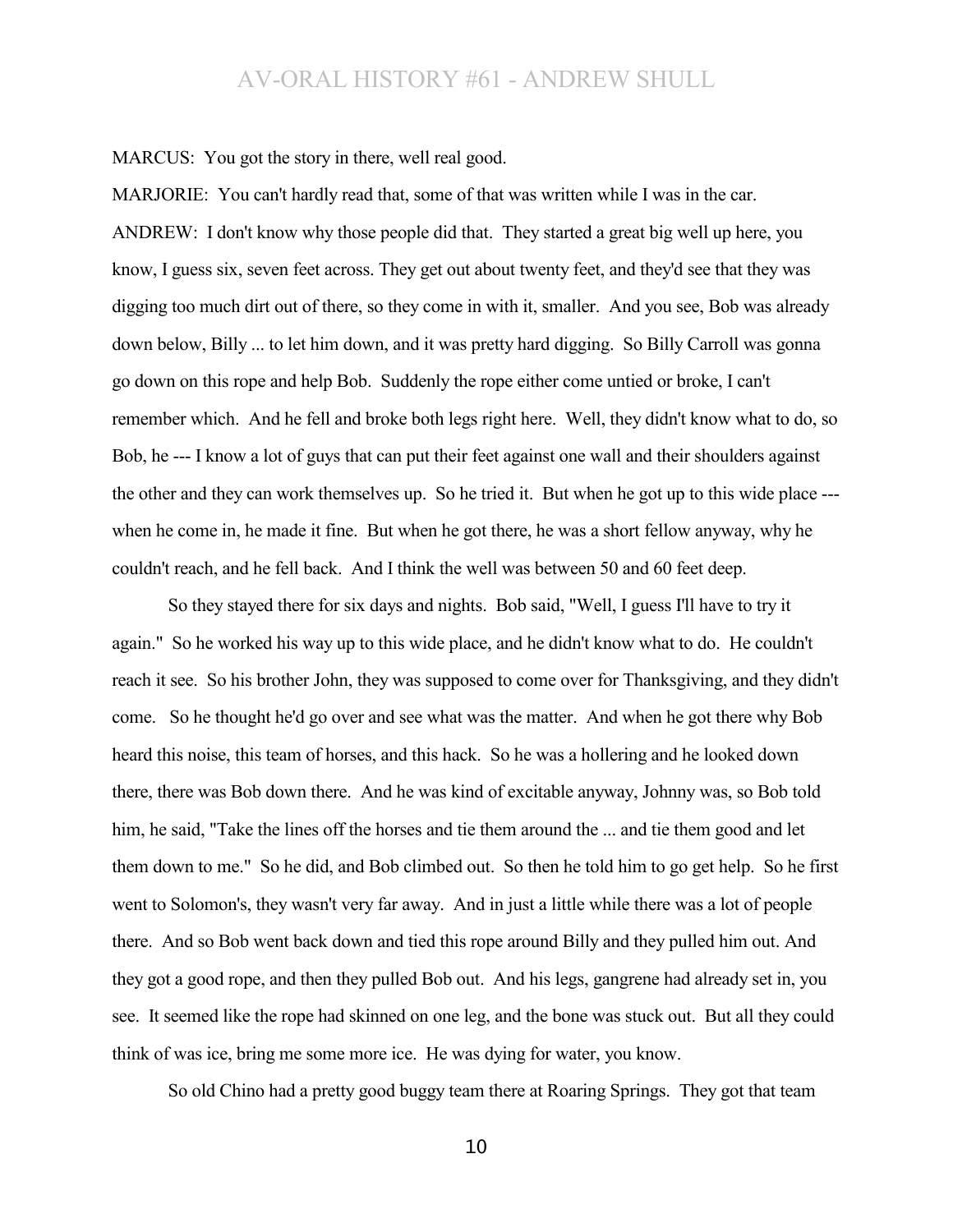and started to Burns, and they drove all night. And I guess the next day they had to take his legs off.

MARJORIE: Who was the doctor then, do you remember who it was?

ANDREW: But anyhow, that was quite a thing. Just imagine being down in a well like that for six or seven days and nights, and one man with two broken legs.

MARCUS: Oh yeah, terrible. I can remember going to see Billy with my mother, they took me in, and he was in the hospital in the King house, right across from the courthouse. And that must have been 1914, along in there sometime.

ANDREW: Something like that. I can't remember the exact year, but it was about 1913, or 1914. MARJORIE: Would it have been Dr. Marsden was here then, or what doctor was it?

MARCUS: Yeah, Marsden was here, and Geary too, I think. And I don't know who did the surgery, there were a lot of doctors around here then, you know.

ANDREW: Boy, there's a bunch of those old doctors, their pictures are up here in the hospital right now.

MARCUS: Yes, they are.

ANDREW: That one little fellow, ... McLeod's boy, his stomach just deteriorated and all just grew together, and they got this doctor. The old lady shot herself in the knee with a .22 --- and this boy was laying there dying, and Charlie Wade took him over there in a buckboard from the P Ranch. And he told Charlie Wade, he said, "This boy is gonna die." Well, he said, "Why don't you operate?" Why he said, "I can't operate here, just haven't got nothing." Finally, they talked around and they did, they operated right there on the eating table, on the dining room table. And that boy lived for several years after that, a long time. Oh, they did some wonderful things.

MARCUS: Yeah, Dr. Marsden, I've got quite an article written by his driver, Dennis O'Brien, you ever know or hear of him?

ANDREW: No, I never heard of him.

MARCUS: Well, he tells about driving a stage to Diamond and around, and then he drove for Dr.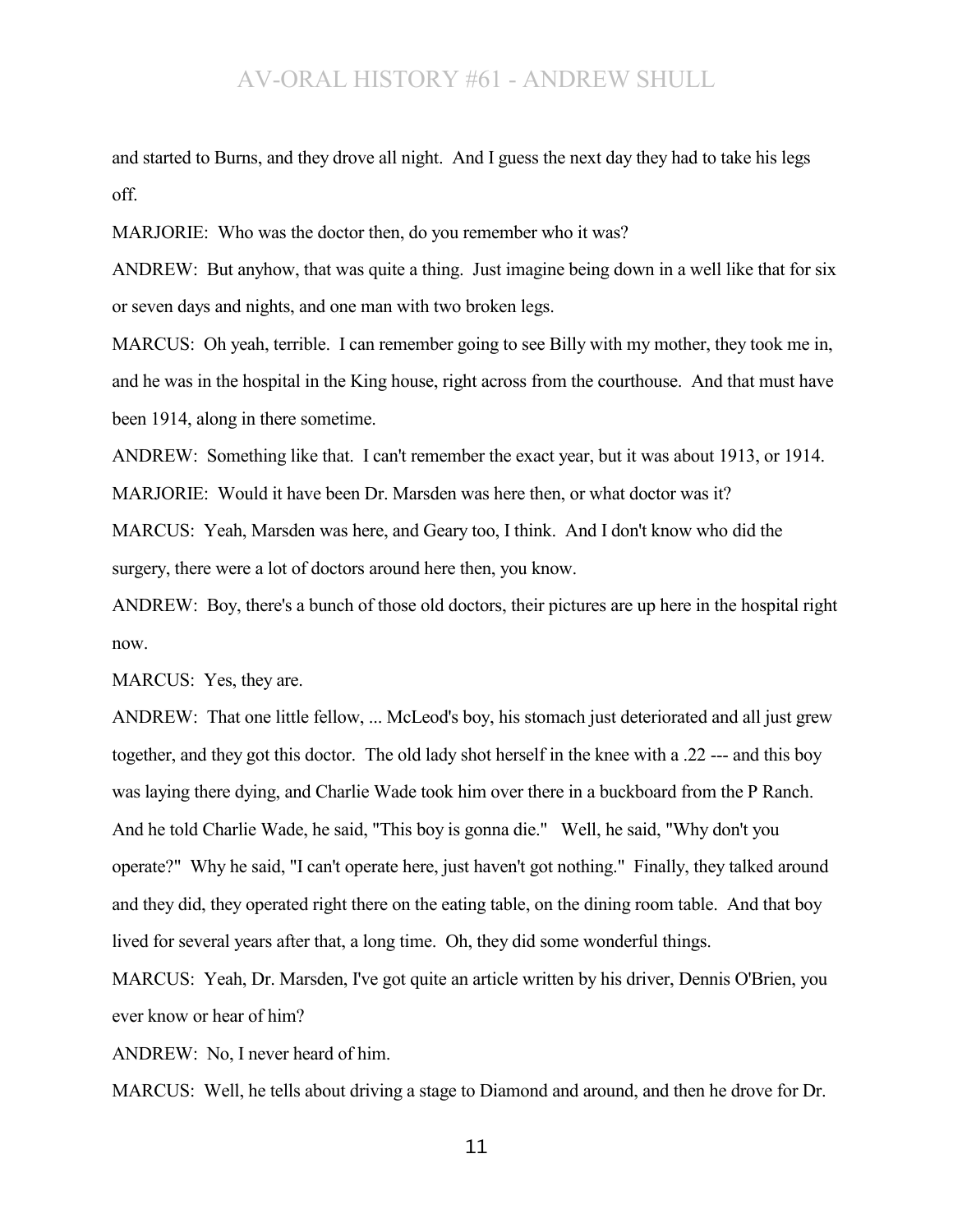Marsden.

ANDREW: What was his name?

MARCUS: O'Brien, Dennis O'Brien.

ANDREW: No, I never, I can't remember that.

JOHN: ...

MARCUS: Yeah, uh huh.

MARJORIE: I could read these off to you, the way he told them to me if you want me to.

MARCUS: Well, why don't we talk here awhile?

MARJORIE: Okay, he gave these to me.

MARCUS: Well, we'll get together and you can just read the whole thing onto a tape, and then we'll have it all. It's kinda nice to just sit and reminisce here a little.

ANDREW: Well, the reason I thought I'd like to give you that, is that I was there see, and the Hebners, the Hebners arrived here yet, you see.

MARCUS: Yes.

ANDREW: And I don't think there's anybody else that could do that.

MARJORIE: Now Lou Herron ...

ANDREW: Huh?

MARJORIE: Lou Herron, you gave me that name, Lou Herron, he had a homestead here.

ANDREW: Lou Herron worked for old Chino and he took a homestead right north of Rockford. So, he was hauling juniper wood out of Jack Mountain up there about where Tom Bailey's homestead is. And old Chino had a lot of big horses, workhorses, and he had broke them. Well, he worked them pretty late, and it was pretty cold, so he got out and was walking along side the wagon. And one of these horses happened to look back and seem him, and kicked him, and broke his leg. Well, when he fell, he fell right in the track and the team kinda spooked anyway and run the front wheel right across his neck and also the hind wheel, loaded with juniper wood and broke his neck. And they went on down the road there and stopped, the team did, and the next morning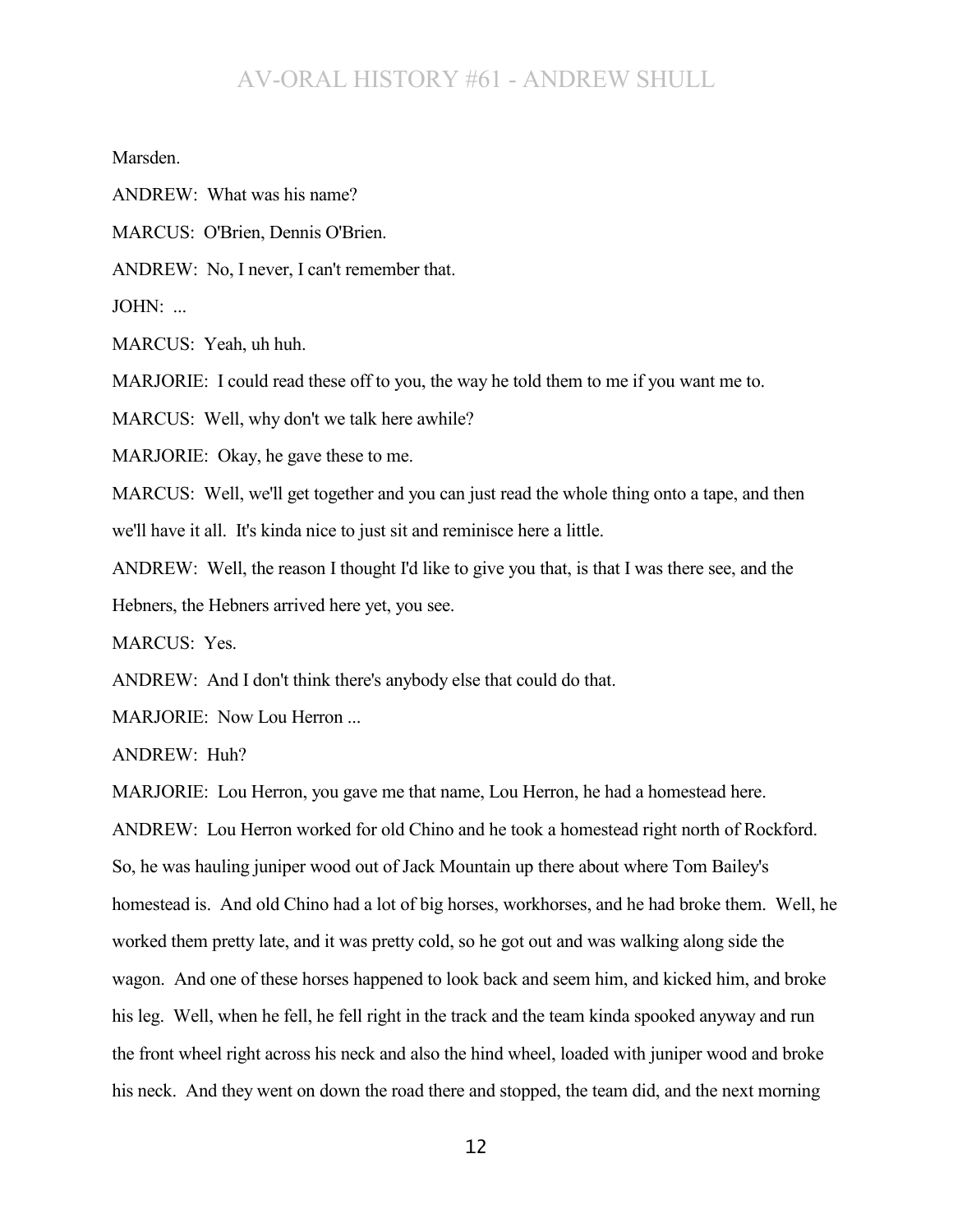some of them homesteaders saw them over there, and they went over to see what was the matter and there was Lou Herron dead. Yeah, he's buried right north of Rockford yet; he's still there. MARJORIE: Chino didn't own Roaring Springs, but what'd he do, lease it or how'd he happen to live there?

ANDREW: Old Chino?

MARJORIE: Uh huh.

ANDREW: Well, what Walt and Fred told me was that when French got killed Chino was the boss, you see, the buckaroo boss, had been since '83. And so all the changing around and he didn't like it, and he wanted to retire anyway, so they told him to go to Roaring Springs, and take care of the Roaring Springs ranch and just live there, and that's what he did. And he put the hay up and he also put-up Home Creek and Rock Creek, and whatever hay the Company had to stack, why he'd stack it for them. But he was there a long time at Roaring Springs. He was there till Swift, till Craven come, in 1950.

MARJORIE: The Walls were the ones that had Roaring Springs in the beginning, wasn't it?

ANDREW: The Walls homesteaded the Roaring Springs to begin with; they homesteaded it.

MARCUS: Now that makes me think of the question I wanted to ask you, up at Walls Lake ...

ANDREW: That was named after these Walls, you see.

MARCUS: Yes. Well, now I'm hearing there was a stage stop there, did you ever know anything about that?

ANDREW: At Walls Lake?

MARCUS: Yes.

ANDREW: Stage?

MARCUS: A stage stop.

ANDREW: No.

MARCUS: The Dunbars have found it, and they've been wanting me to go up there with a metal detector and, I had never heard of it.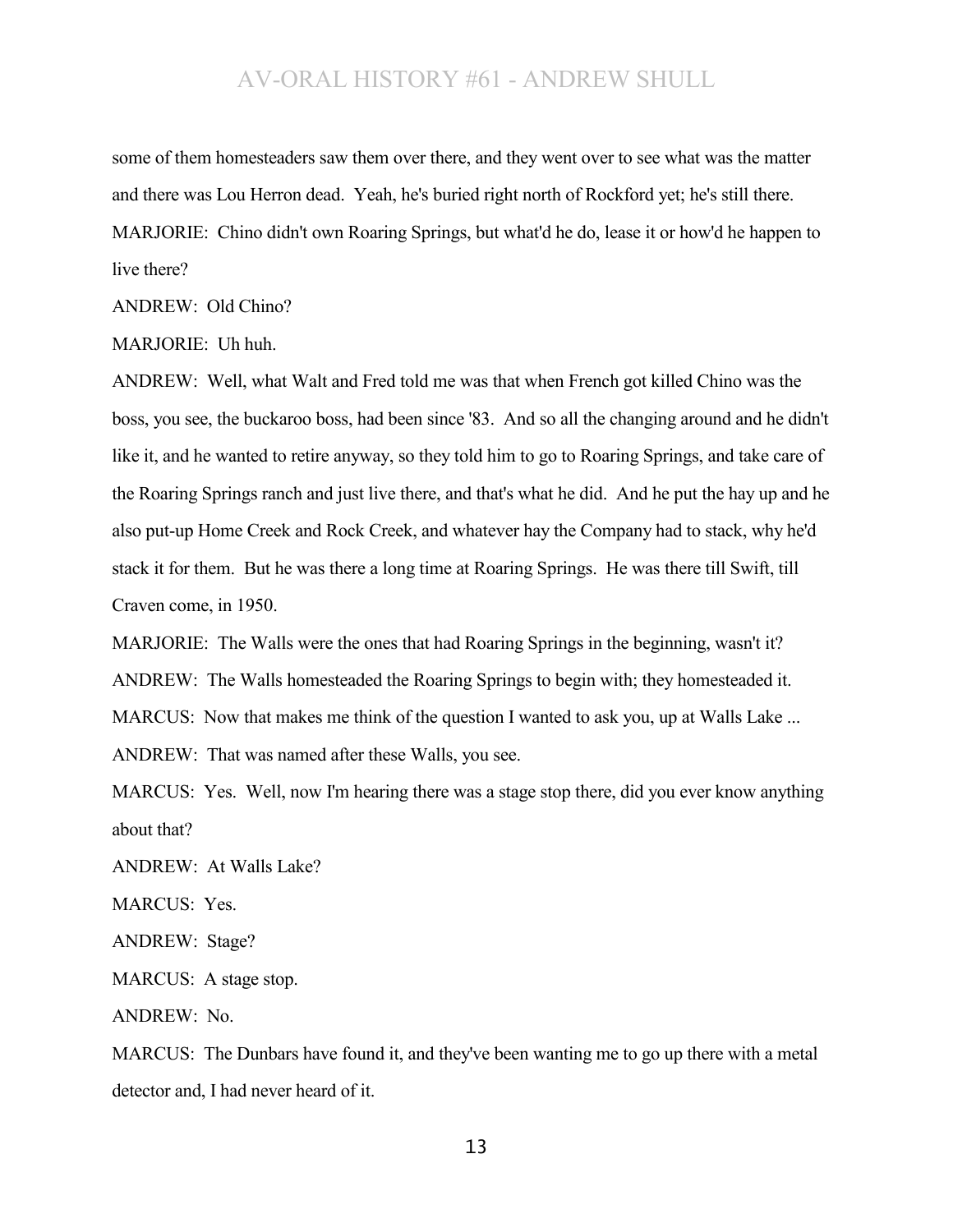ANDREW: No. The only stage stop or post office was Rieckens Corner. You see in that time the only road there was, the road from Rock Creek, from P Ranch to Rock Creek. Well, it got down there just east of where Wickerts, and the road turned left and went to Roaring Springs, and the other one went just about to where the Wickert buildings are, to Rock Creek. Well then when the homesteaders, why they had a road from, oh well it was you might say from Walls Lake right south to Beckley, and Beckley to Blitzen. And then on down past Garrison Lake, and past these homesteads into the mouth of Long Hollow. That's the way the people traveled, right down through the valley. And so this road crossed Rock Creek road, you see. It went to Beckley, and right up here is Rieckens Corner where I had those two little rock houses. And Leo Winn was a stage driver for a while, and ... Rath was a stage driver for a while, and Ed Tullock and old man ... had a contract from Blitzen to the Narrows. No, there was no stage stop there.

MARJORIE: Somebody probably lived there for a while.

ANDREW: Huh?

MARJORIE: Somebody might have lived there.

ANDREW: Not since I came here.

MARCUS: Do you know where the post office was called Tiara up in that country?

ANDREW: What?

MARCUS: Called Tiara, it was up near Walls Lake.

ANDREW: Cadaro?

MARCUS: Tiara, TIARA.

ANDREW: No, they might have had an application and a petition to try to get one, but there never was one there. The only one, the last post office in Catlow Valley that anybody ever --- they got a petition and got it, was Berdugo. That's between Ragtown and Blitzen, and Mrs. Kembert that post office and it only lasted about a year, and they discontinued it because they had the Beckley, and they had Blitzen, and then this post office, they called it Berdugo after old Chino [Berdugo]. MARCUS: It started over there near Roaring Springs, didn't it?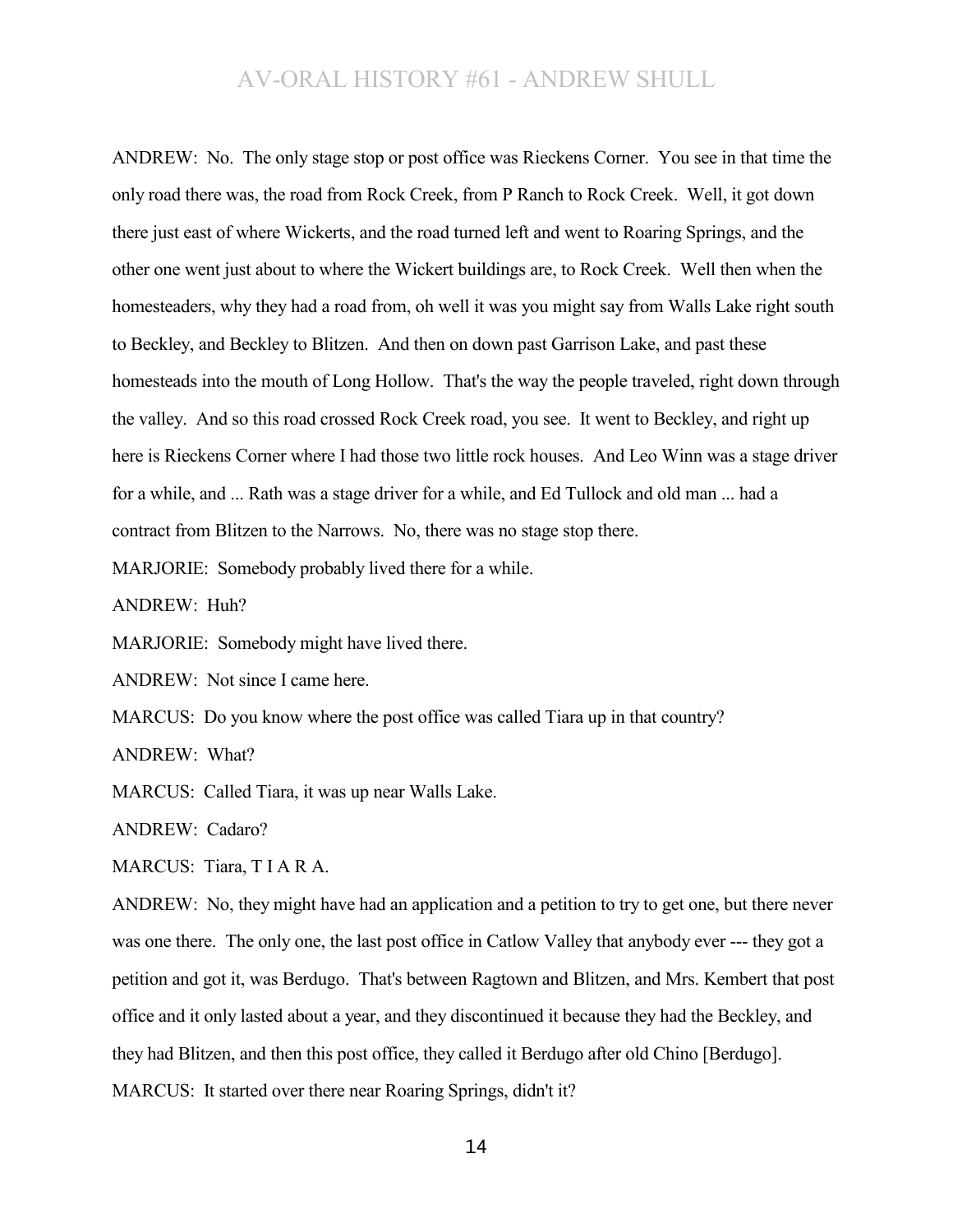#### ANDREW: Huh?

MARCUS: It was moved from over around Roaring Springs over to Ragtown.

ANDREW: Well, Ragtown was out in the sink of Rock Creek right straight south of Rock Creek, that was Ragtown.

MARCUS: Yeah, I know, but I mean Berdugo the post office was moved...

ANDREW: No, the post office was between Ragtown and Blitzen.

MARCUS: Yeah.

ANDREW: Right there on a little knoll. I think the building was a stone building, and I think there's some signs of it yet. But it only lasted about a year, and that's the last post office that was established in Catlow Valley.

MARJORIE: What about Sageview?

ANDREW: Well, Sageview, that's Riecken's Corner. They call the schoolhouse where Meriggioli lived there, that was, that was Sageview. There was a lot of people in there.

MARCUS: Well, when did you go over to the South End land, over to Andrews and that country? ANDREW: 1926.

MARCUS: And prior to that you were around in Catlow Valley country, around the Riddles?

ANDREW: Well, before that, you see, from '12 to 1926 I was around the Riddles, and I worked for Kueny an awful lot. I'd go to work in March and work up to maybe the first of August. In 1915, he went to the San Francisco Fair, and he had four bands of sheep. So, we had that little old car, an old Winfield, and we hauled groceries from the VT at Crane, and we had a supply camp on the mouth of Big Indian just above where the road crosses there, there is a little meadow. They had three or four tents there, and we fenced it to keep the cattle from tearing it up, and that was full of supplies. And I tended camp, I went to work, I think, in March and I tended camp until about the first of September till he got back. And I was tired and wanted to quit anyway.

MARJORIE: You had cattle then too, didn't you?

ANDREW: I always had a bunch of cattle along with Riddles and Tice.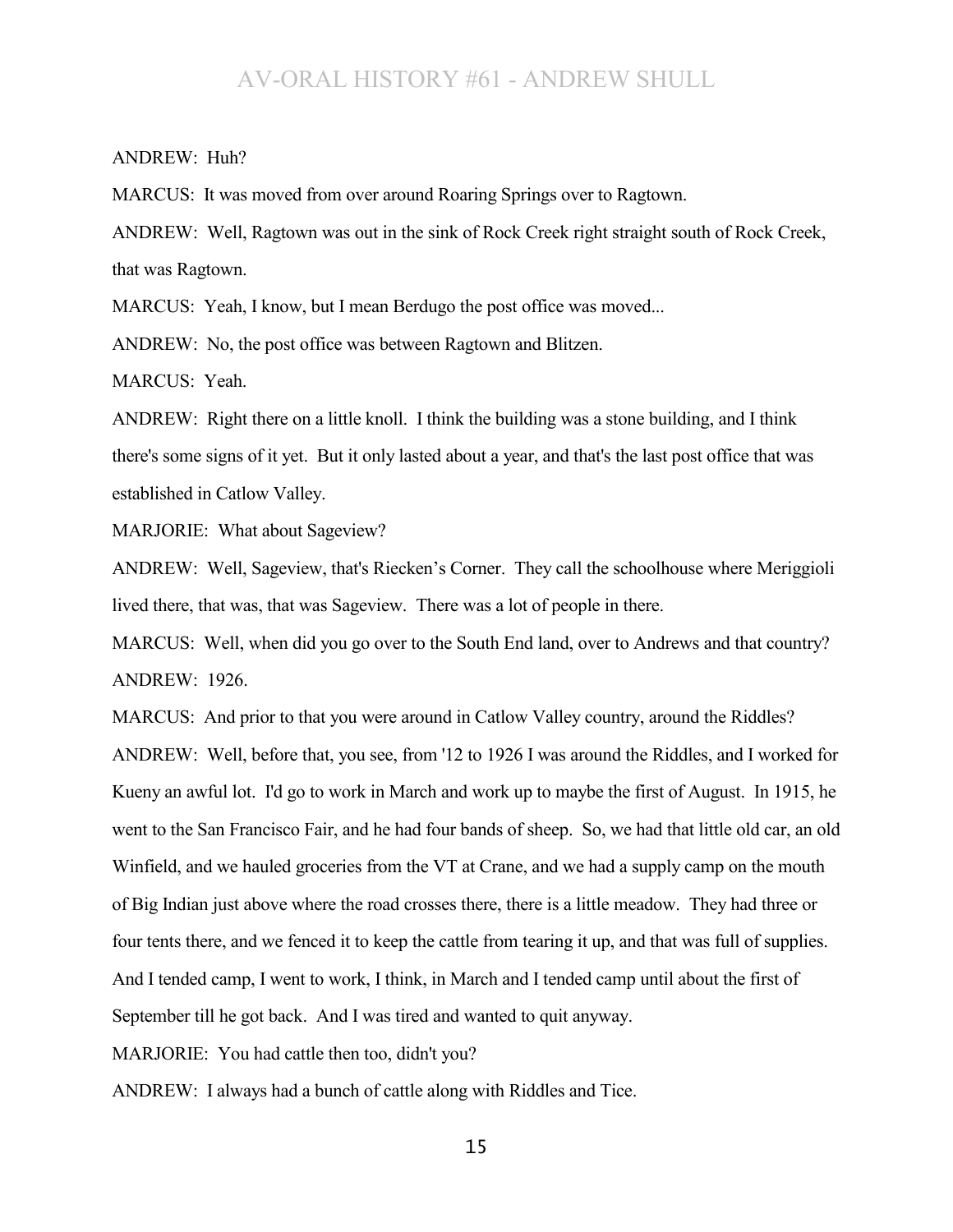MARJORIE: You remember Edith Beckley? MARCUS: Edith? Married Arthur Page? Yes. JOHN: I had a letter from Edith a little while ago. MARJORIE: She's still alive. MARCUS: Oh, she's still alive, huh? JOHN: Yeah. She had a brother lived up there at Anacortes. Yeah, we hear from her every Christmas. See Arthur died on the 31st day of January, which would have been in 1938. MARCUS: That was just about yesterday then, wasn't it, about 42 years ago? JOHN: Yeah. MARJORIE: Well, you knew Arthur Page too, didn't you? ANDREW: Oh yeah. MARJORIE: And the Beckley's too?

ANDREW: I worked there for Tom Allen for about a month and he put me to packing rods and flags for Arthur Page. He was doing a lot of surveying there on the water at the P Ranch. He had a homestead on Home Creek. Yeah, and then when Craven come, you see, he started in to colonize that Diamond country and then sell it out. Well they, the Beckley's and Arthur Page, bought some land in Diamond there, you see. Then when they left there, I think they went to Anacortes, Washington. I think that maybe Ernest and some of them are still alive.

JOHN: Yeah, Ernest, Ernest is. He lives there with...

MARCUS: You know, I had, believe it or not, here the other day, talking about 38 years made me think of this story. A fella told me, he said, "I have a grandfather who is 95 years old," and he said; "he's building a log house now. He lives down in the valley. He did a lot of that work around Sun Valley." And he said, "He comes up here once in awhile, would you like to have him come and talk to the Historical Society, he loves to do that." And I said, "Yes, I'd like to." And he said, "He was in the Spanish-American War, and served on two boats." Well my dad was in the medical corps and died 38 years ago, and he was 74 years old when he died. And here's this old guy along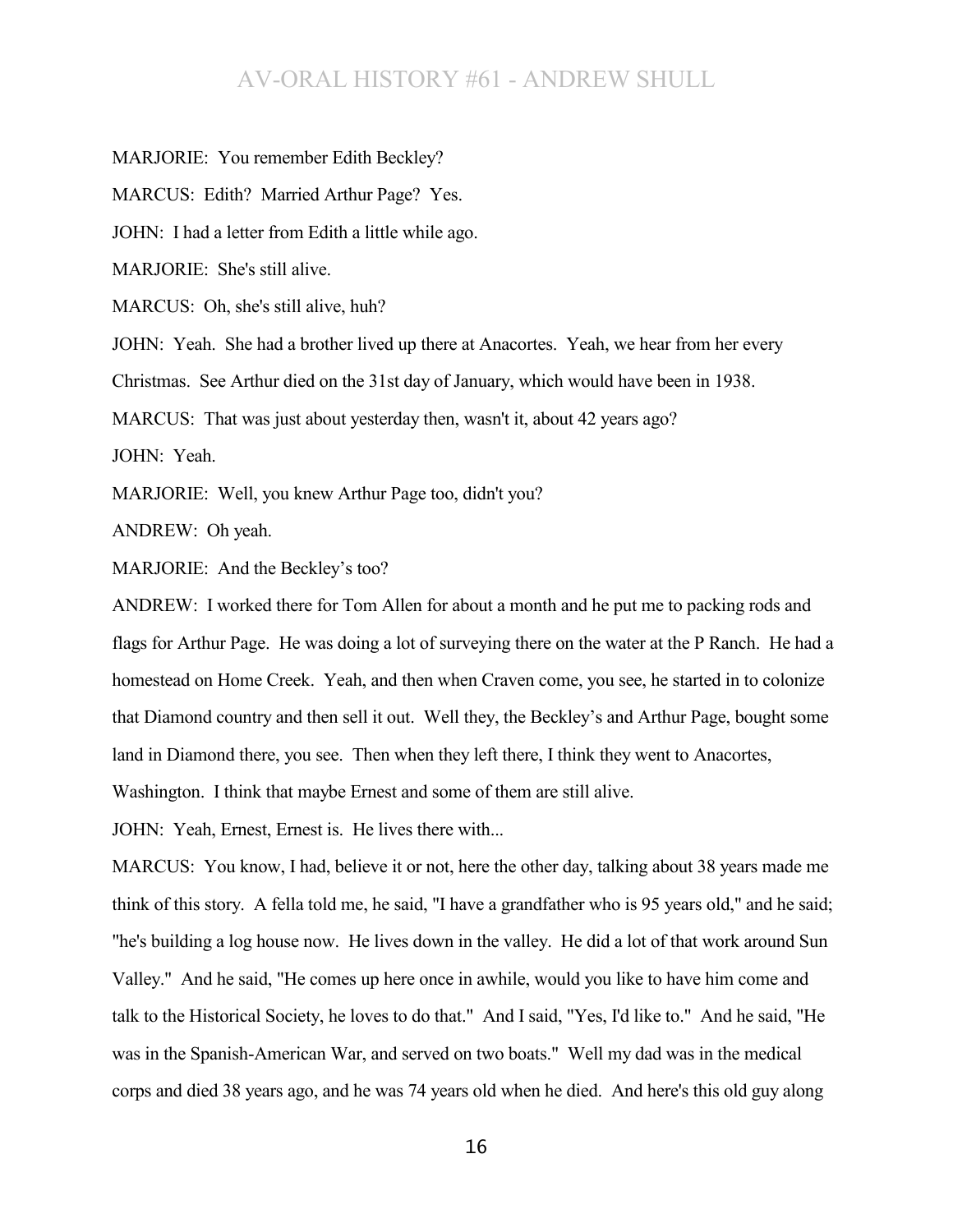here, seems he was born in '85, you see, and the war was over in '98, I think, wasn't it? JOHN: Yeah.

MARCUS: Yeah, he couldn't have been 14, 15 years old. I couldn't believe it now, you know. When I stopped, when I thought about my dad. He died in November of 1938 that would be 42 years ago, rather than 38. He died in '38, would be 42 years ago this coming fall, 39 last month. JOHN: He showed up to talk to the ---

MARCUS: No, this was just the other day. He said that Hollywood had made a half an hour movie on him. He said, "I've never seen it, but I wouldn't know whether to recommend it to you or not." But that was something I thought.

JOHN: Who was that, Marcus? Some local fella that ---

MARCUS: Brian Metke, one of the teachers out here.

ANDREW: Oh yeah.

MARCUS: Well, how many Riddles were around here? I hear of a new one ever once in awhile.

ANDREW: Riddles?

MARCUS: Yeah.

ANDREW: I think they're about all gone.

MARCUS: Well, I mean how many were here to begin with?

ANDREW: Oh ---

MARJORIE: A lot of them was born right there in Happy Valley where the Riddle Ranch is.

MARCUS: Yeah, that's what I thought. Did they start the Riddle Ranch?

MARJORIE: Yes.

ANDREW: They homesteaded the Riddle Ranch, yeah, the same time that the Smyth's homesteaded Happy Valley and Diamond, yeah. But Ben Riddle was the first one that homesteaded up there on the Blitzen. And then that was about '96, well maybe even '95. Anyway, he was the first one. Well, then Walt and Fred had the Glendale Farm leased down there at Glendale, and they went broke. So then they come out here and went up on the mountain and took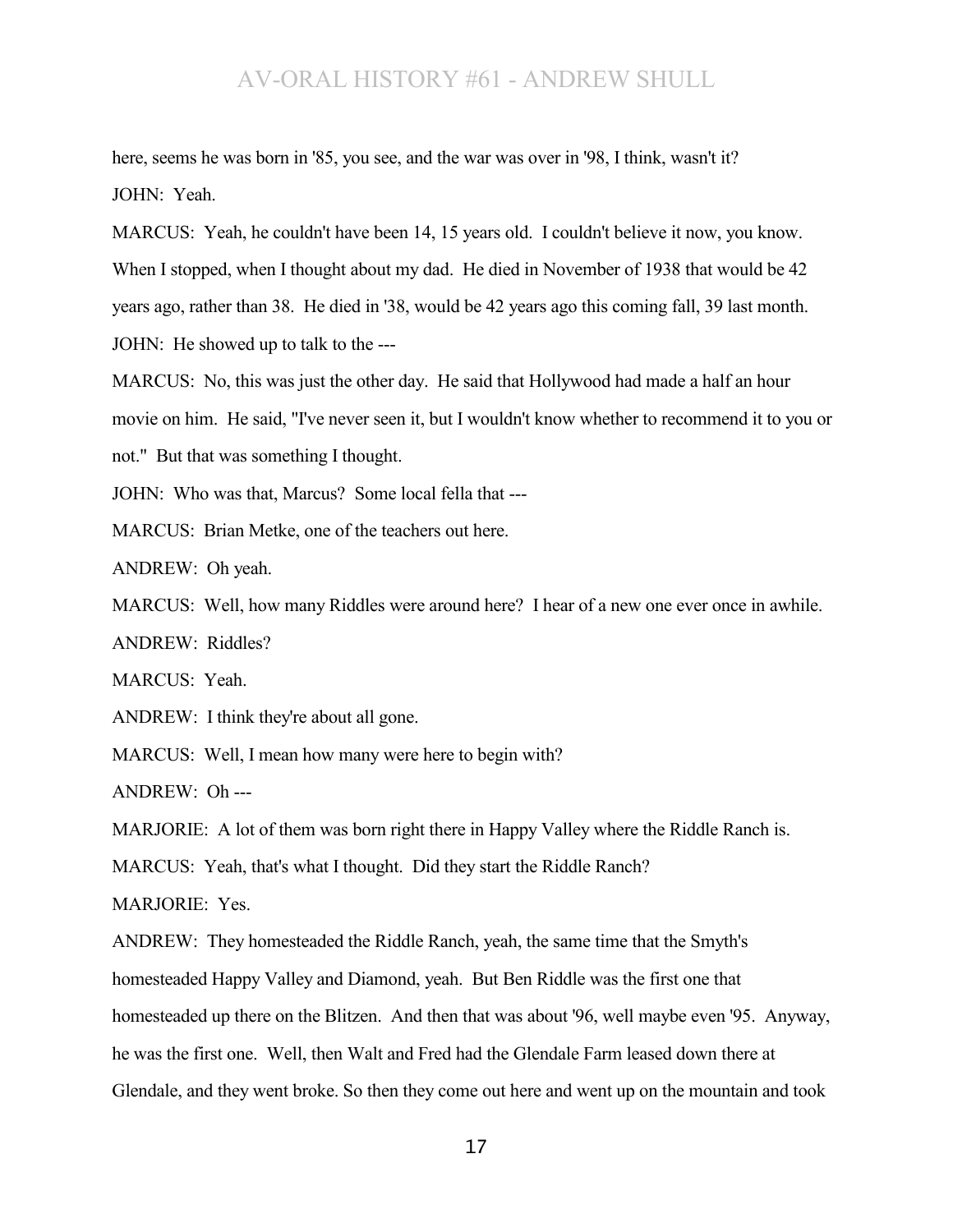that desert land entry, that old Fred had there, you know. Well, then Ben was already over on the creek, and had the place fenced and the house built. So then right below, down the creek below Ben was Scott Catterson, took a homestead. And he built that house that's there yet, that log house with the lumber upper story. Scott Catterson built that. And he built that big willow corral and fenced that big bend in the river there, he called it the "Big Bend," he fenced that. Well then he got an idea he didn't like it, so he wanted to take Mud Springs up there, Catterson homestead. You know where it is John? So all Fred had was the desert land acreage up there, so he bought Scott's improvements. Scott relinquished that place, and they moved down on the creek, and they're still there.

MARJORIE: Believe it or not.

ANDREW: But there was Ben, Walt, and Fred was the only Riddles that was ever in the country since I came.

MARJORIE: When was it that Stilley would have sold that place, that Riddle's sold out, is when they left and went back over to

---

ANDREW: What?

MARJORIE: When Riddles sold out is when they went back to middle Oregon and in there.

ANDREW: They sold to Dennison first.

MARJORIE: Oh, did they?

ANDREW: They sold out to Dennison.

MARJORIE: No, I mean Stilley Riddle in Happy Valley. You remember when he sold out?

ANDREW: No. Stilley Riddle, you mean Happy Valley.

MARJORIE: Yes.

ANDREW: Well he sold to French and ---

MARJORIE: You don't know the year though?

ANDREW: So he got \$40,000 in gold money. And it was getting late in the fall of the year, Walt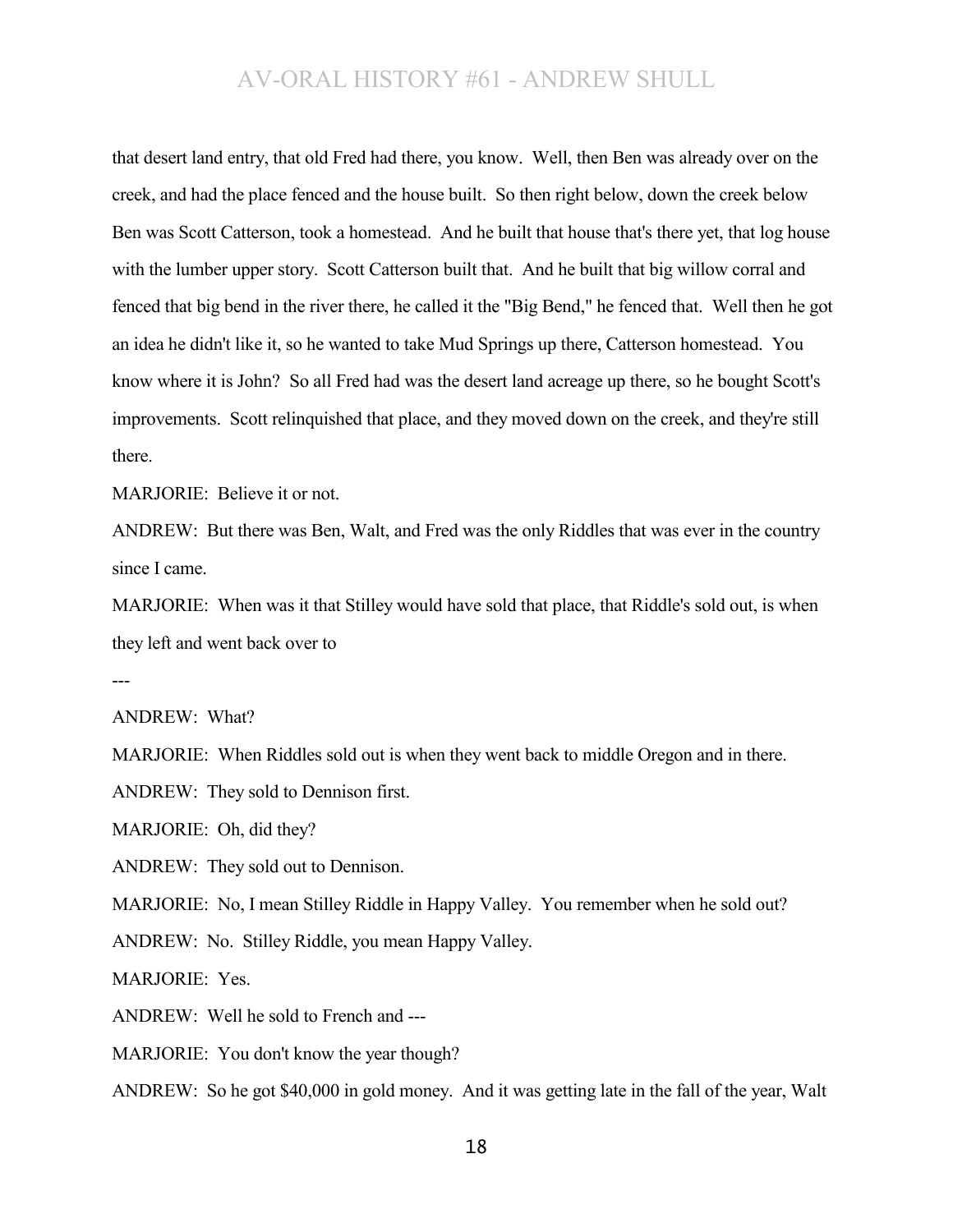and Fred told me this, and it was getting late in the fall of the year, and Pete French says it's too late, Stilley, to make that trip, you better stay here all winter. Stay right here. So he did, he stayed there all winter. But along the last of January, the first of February, why here come Tebo with a letter from French, and he wanted to borrow that money to meet expenses until spring come. So he just gave him the money, \$40,000 in gold money. And he told him; French told him in the letter that he would have the money on a certain day next spring, in the spring if he'd let him use it now. So he took that money and ---

MARJORIE: He let French have the money?

ANDREW: Yeah, he just loaned it to him. I don't know whether he paid him any interest or not, they didn't say anything about that. But the day that he told him he'd have the money back, here come Tebo with the money, with the gold. And it wasn't long then till he loaded his family up and went to Glendale

MARJORIE: Well, I know that was all after the Indian War.

ANDREW: Huh?

MARJORIE: That was all after the Indian War.

ANDREW: That's after the Indian War, yeah.

MARJORIE: But what year it was, I don't know. But they had originally come, you see, there was a lot of Riddles.

ANDREW: I think he told me that too. Stilley Riddle, I think he told me that same story.

MARJORIE: Riddle, Oregon, in fact, Riddle, Oregon was named after them. And they came in the early days and a lot of them settled there.

JOHN: When did Ben Riddle, he died first, didn't he?

ANDREW: Who?

JOHN: Ben Riddle.

ANDREW: I can't remember the exact year, but ---

MARJORIE: I've got it down.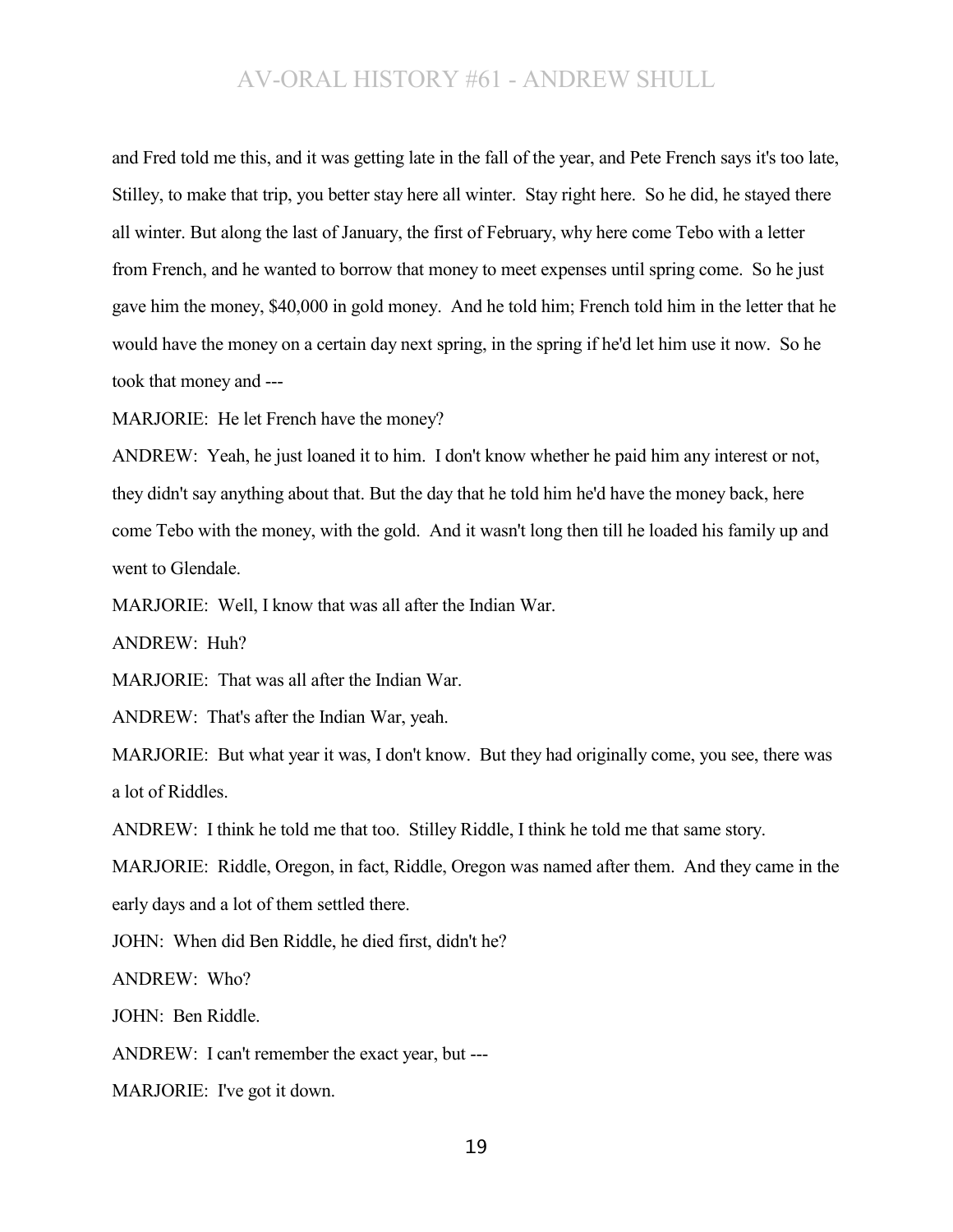ANDREW: He was sick, Ben was, and he'd been to Hot Springs and he had been different places. MARJORIE: I've got ...

ANDREW: He went to the ---

MARCUS: No, it's still playing, go right ahead (tape recorder was making suspicious noises). Don't be scared of it now.

ANDREW: He went to Hot Lake, you know, what is it, LaGrande?

JOHN: Yeah.

ANDREW: Corey went with him, Corey Smyth. And he said he didn't, wasn't wounded or anything, he was just like he always was. By gosh, he heard a shot and he destroyed himself. But I can't remember the year.

MARJORIE: Well, he was dying.

ANDREW: Huh?

MARJORIE: He was dying.

ANDREW: Oh yeah.

MARCUS: Well do you; tell us something about the old man Barton that was down in Barton Lake country there, do you know anything about him?

ANDREW: No. The first time I was ever to Barton Lake, Corey and Minnie was a living there at Happy Valley. They call it Corey's house yet, that little house. I was over visiting them, and I was riding around there with Corey, and I don't know much about Barton Lake. There's nobody there, it was just, the fences are all down, was full of hogs. It was just a big swamp, you know, Barton Lake. That is where those people live there now, that was all swamp and ---

JOHN: What year was that, Andrew, that you was there?

ANDREW: Oh, that was probably about 1914.

MARCUS: Well, now the Wards were, they were in there someplace.

ANDREW: The Wards?

MARCUS: Yes.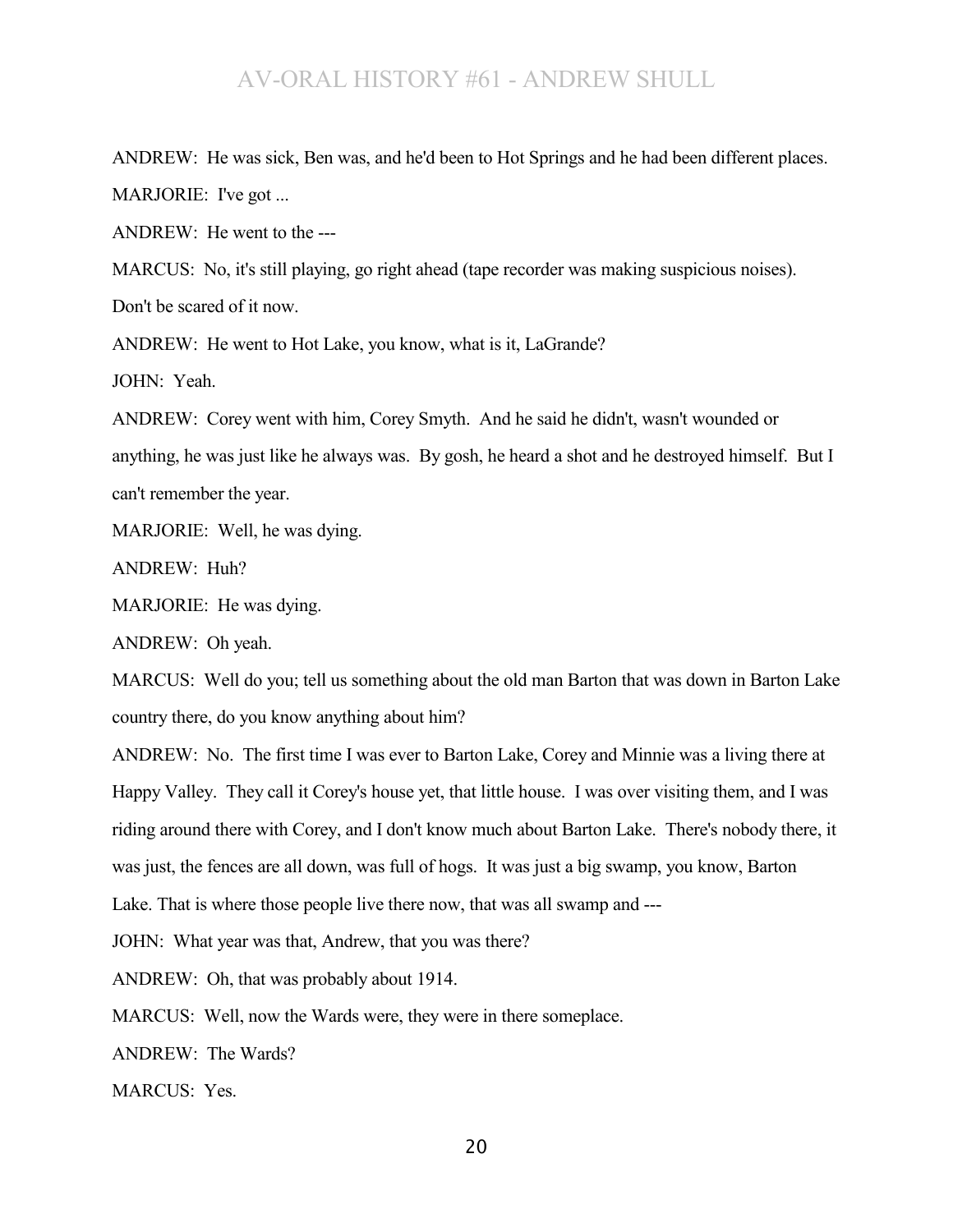ANDREW: Well, I didn't, they left before I came, you see.

MARCUS: See the one bridge was named after some of them there.

ANDREW: Yeah, Dalla Turner was at Coon Town.

MARCUS: Oh?

ANDREW: Orland, Orland's dad and Elba's dad.

MARCUS: Yeah, I have a, I have an account of Coon Smyth's experiences in the Indian War. ANDREW: Yeah.

MARCUS: And he tells about, he came, he started over to see the old man Barton, at Barton Lake, when he ran into the Indians up there, and that was in '78. See he had just arrived in the country; he didn't know anything about Coon Town at the time.

ANDREW: Yeah. He established that afterwards.

MARCUS: Yeah, that's right.

MARJORIE: Well, my Dad's Aunt Jane and John Miller, they had a place before the War in Diamond, but I don't know, I can't ever find out where that was. But they all settled there in Diamond and Happy Valley, and you see, there was nine children, except one girl that disappeared, they don't know what happened to her, Lizzy, Elizabeth.

MARCUS: What family was that Marjorie?

MARJORIE: The Smyth family. But I don't, did you ever hear where Aunt Jane and John Miller would have had a place? I don't know whether they had it homesteaded, or whether they just, you know, how they used to do, squatter's rights. Well they all lived there, every one of them had places before the War, see. And that was the reason a lot of them left, was because of that Indian War. The father getting killed, and then Dad's father and Dad's grandfather, you see, was killed. ANDREW: You see ---

MARJORIE: It was kind of a tragedy. Well they had lots of tragedies there.

ANDREW: Lots of people get the wrong, the wrong impression, the wrong thought. When you're talking about French. They get the idea that French built up all those ranches. The only place that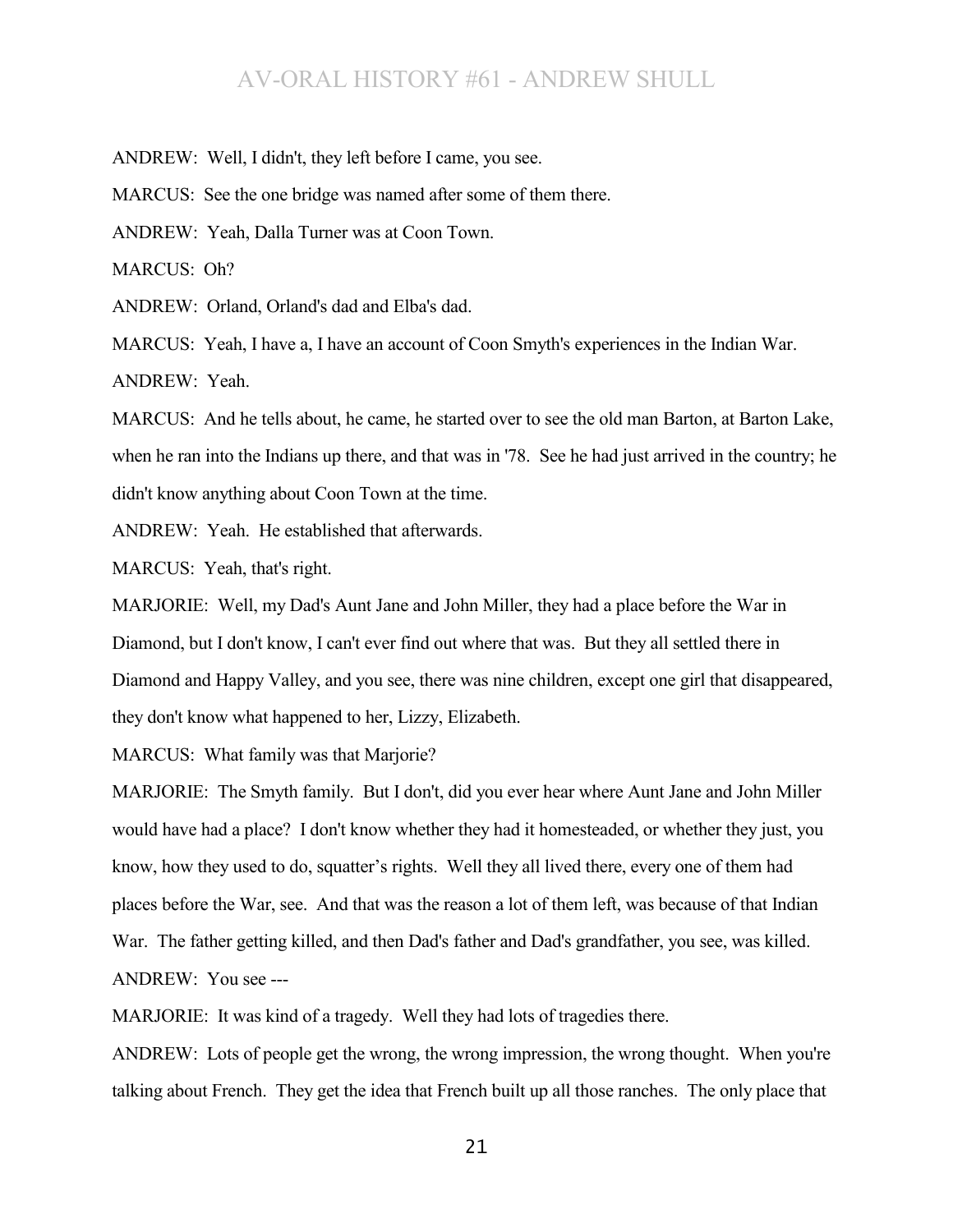French built up himself was the P Ranch. You see Catlow Valley, he bought all those ranches in Catlow Valley; he bought Barton out, he bought Stilley Riddle out, and he bought Cummins out there at Cucamonga, you know, there down the road by the schoolhouse, he bought him out. And Bill Buxton was just over the point.

### SIDE B

MARJORIE: Well that's what is really hard, to go back before that Indian War to get things straight there. Because, you see, that really upset a lot of people. And of course, Dad's folks all had such tragedies. Little brother was drowned in the creek there, and his father and grandfather were killed, and it was just a string of tragedies.

MARCUS: Yes, you bet.

MARJORIE: But I would like to know where they settled, Aunt Jane and John.

MARCUS: I guess these sources are about gone.

MARJORIE: Oh yeah, that's right.

MARCUS: Myrtle Smyth was a Barnes, you know, but ---

MARJORIE: You see Myrtle was born after that War too.

MARCUS: Born in '86, yeah. Eight years after.

MARJORIE: A lot of that she hadn't, like I asked her about the grandmother, she was so young that she didn't remember too much.

MARCUS: Didn't remember.

MARJORIE: Remember too much, you know. And a lot of things I asked her, now she didn't remember about the little boy drowning, of course that happened before she was born.

JOHN: I had a visit here a couple of years ago with Mrs. Reynolds, she was a Kiger. She lives out of Corvallis, and I asked her if she had ever come up here to see the place. She was born after they left here, and she wrote that little book, you've probably seen it.

MARCUS: Yeah, I have a copy of it. I had Edna read it out on a tape for me; I have the whole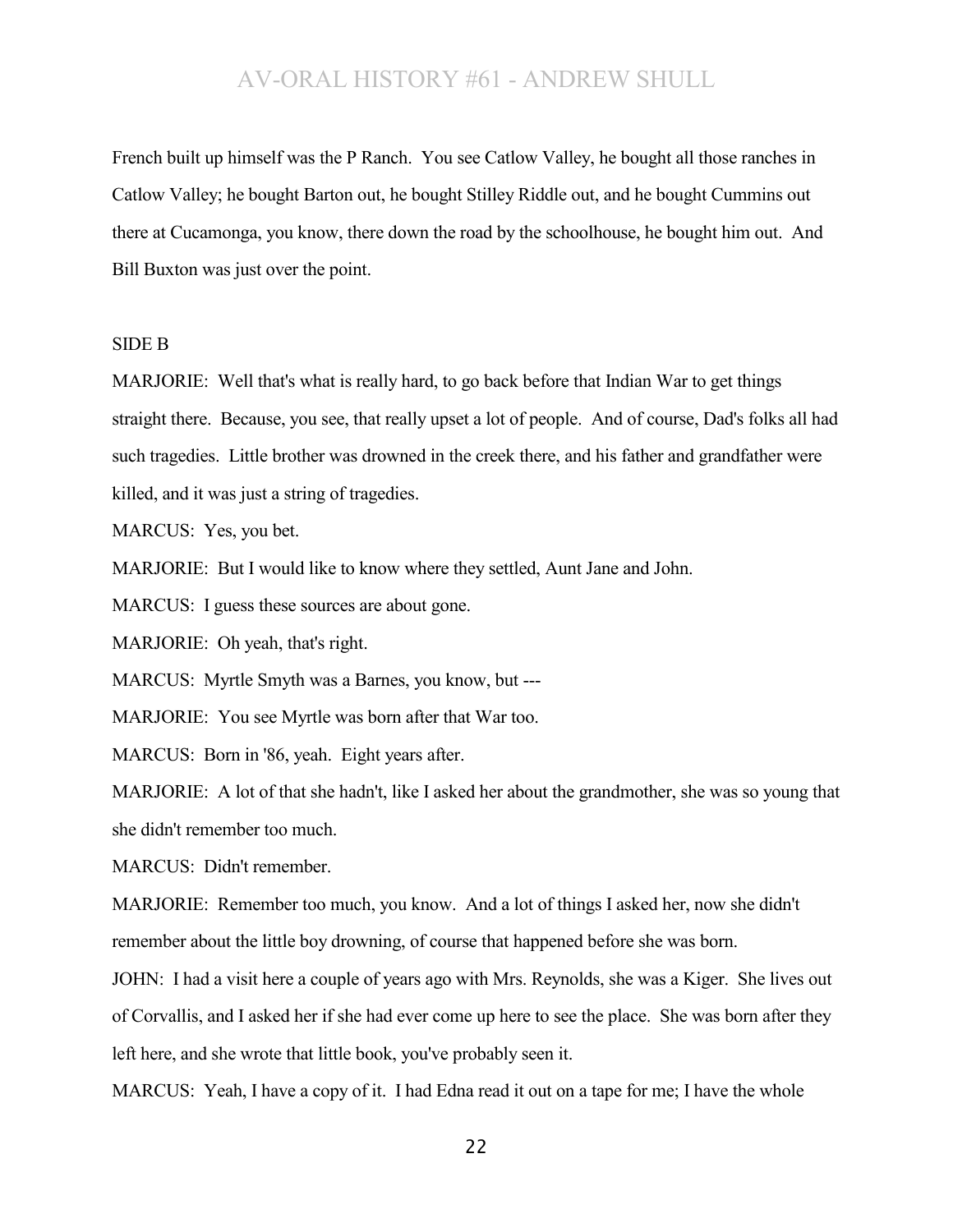thing.

JOHN: And she said no, she said her father loved this country so much, and talked so much about it, she figured she might be disappointed if she come and looked at it. And she never come up.

MARCUS: That's a real good story.

JOHN: Yeah.

MARCUS: Andrew would enjoy hearing that too, and ---

MARJORIE: He heard lots of history from Stilley Riddle. And of course Stilley was here, you see, before the War. Came with the first ones that settled. And Andrew knew him real well.

ANDREW: Some of those old fellows, now Rye Smyth he wouldn't talk to you much about old history, he just would tell you he didn't remember.

MARJORIE: Sometimes he would...

ANDREW: But Stilley Riddle, and Walt and Fred Riddle, they knew a lot of old history too, and they'd talk about it in detail.

MARCUS: Yeah, there's lots of people. You know, I thought, I'll go see Sadie Williams, she can tell me all about how Princeton had been moved around. Well she didn't know as much about it as I did. You just, you don't know where you're gonna find this source of information from. Some people can remember it, and other people don't remember a damn thing.

MARJORIE: My folks were very; they didn't talk much about things before the War. I think they wanted to forget about it, but they did tell me a few little things. And then when I stayed with my grandmother in Portland and went to school, she told me, it was a bad time for them.

MARCUS: You bet it was a bad time for them. Real, real tough. This Dolly, this woman you're talking about ... this Dolly Kiger, she's writing about her mother, her experiences here and how she rode from Happy Valley to Fort Harney on the running gears of a wagon, and they wrapped gunny sacks around the wheels so they wouldn't be making noise on the rocks there, and so they could get out of there. And then one of her children was born at Fort Harney. And then the Indians came in and really cleaned them out down in here and stole Mrs. Kiger's wedding dress. So, after things got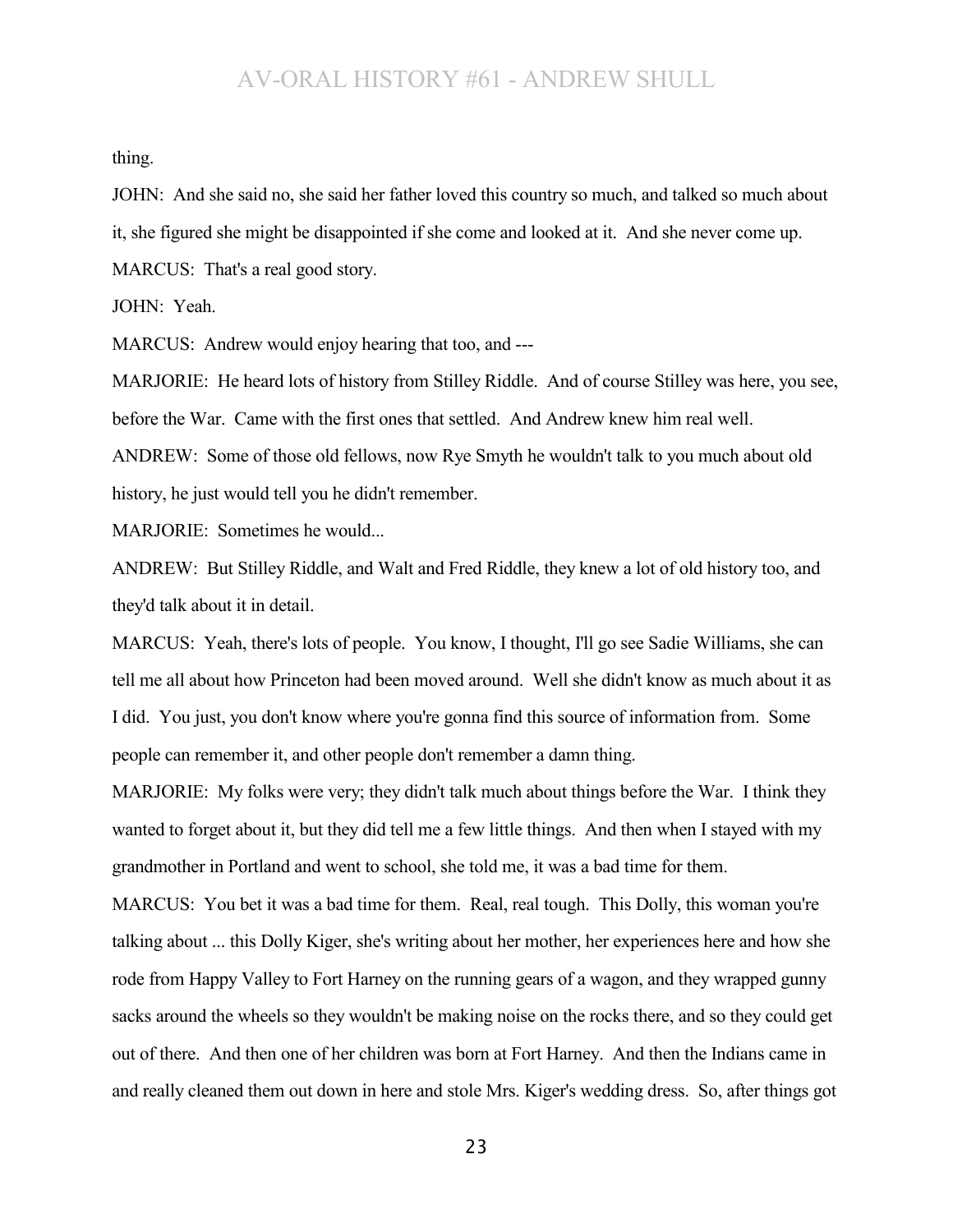settled down, they moved some Indians in there. She went down with her husband and looked in and here was this squaw with her wedding dress on.

ANDREW: Did she retrieve it?

MARCUS: No, she said she didn't want to have anything to do with it. She never went back. He sold out to Pete French then, and they left. And I've forgotten which Kiger that was; it was an unusual name ...

ANDREW: Well, let's see. There was Reuben and ---

MARCUS: That's it. It was Reuben, yeah.

ANDREW: Yeah. And what was, I can't think of the other one.

MARCUS: Old Doc.

ANDREW: Yeah, they called him Doc.

MARCUS: Yeah, according to his second nephew or something, this Warren King, you know, said he was the biggest liar in Harney County.

MARJORIE: Well, Dad went with Bob and ... Diamond some, and then he used to go on those cattle drives when he was just a little fellow, eight and ten years old. They called him Dad, that was his nickname.

MARCUS: Oh, it was?

MARJORIE: He never went by that later, but that's what they used to call him. He was just a little ---

ANDREW: He said he was seven years old when he worked for Hardin and Riley here at the Double O.

MARJORIE: Well Dad was, I think, about seven when his father was killed.

ANDREW: Yeah.

MARJORIE: And Uncle John, you see, oh really young, but then of course Grandmother was pregnant, and Uncle Charlie was born after she left here. But Grandfather was killed in April, I think. April, or am I wrong? When was that War?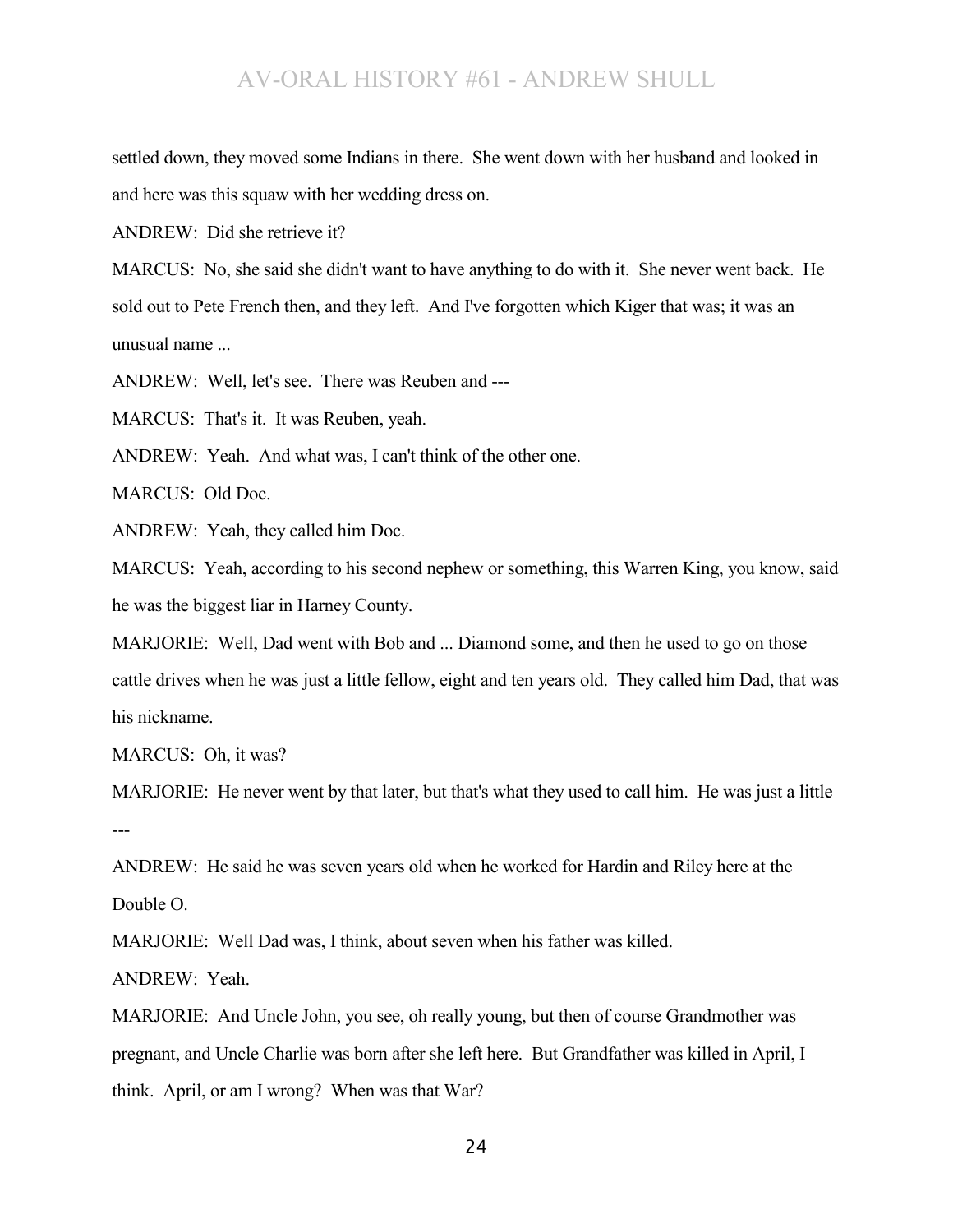MARCUS: June of '78.

MARJORIE: June.

MARCUS: Yeah.

MARJORIE: And Uncle Charlie was born in July. But she had gone to LaGrande.

MARCUS: I had a show out here at the Sod, at the schoolhouse last night, and that's what it was about, it was about the Indian uprising that Myrtle has told me with slides, and then Dell and Fred Witzel. And sometime when you folks feel like coming down to the house I'd like awful well for you to hear and see it.

MARJORIE: Yes, it'd be nice.

ANDREW: What gets me about those people, where John Witzel was shot there, going up the trail, they only had one gun. One old ... was all that they had. And the Chinaman he fell off down there, you know, crawled in the culvert and they killed him right there. And so I forget who it was that they had to kill, but French had the gun, and he'd give them just one shell at a time. And French said, "Give me them shells." Oh, he said, "I'll give you one at a time. You get the shells, you'll go on and leave us."

MARJORIE: You mean Witzel said it.

ANDREW: And that's where they shot Fred --- Don Witzel was right there, you know. And they didn't have any guns.

MARCUS: No, they had two or three Indian fighters along with them, and a fellow name of Sid Thomason. And all there was, was the Indian fighters and no guns, they couldn't understand that either.

ANDREW: The time that that Indian pretty near caught Shirk, you know, at the junction right in there on top of P Hill, right there in those trees. And Shirk turned around and started back down the road to go to Home, Creek, he didn't have no gun.

MARCUS: He lost his gun when they spooked him; he had his six-shooter. He had given his rifle to these fellas that were killed down there getting their wagons out, you know. Yeah, I read that in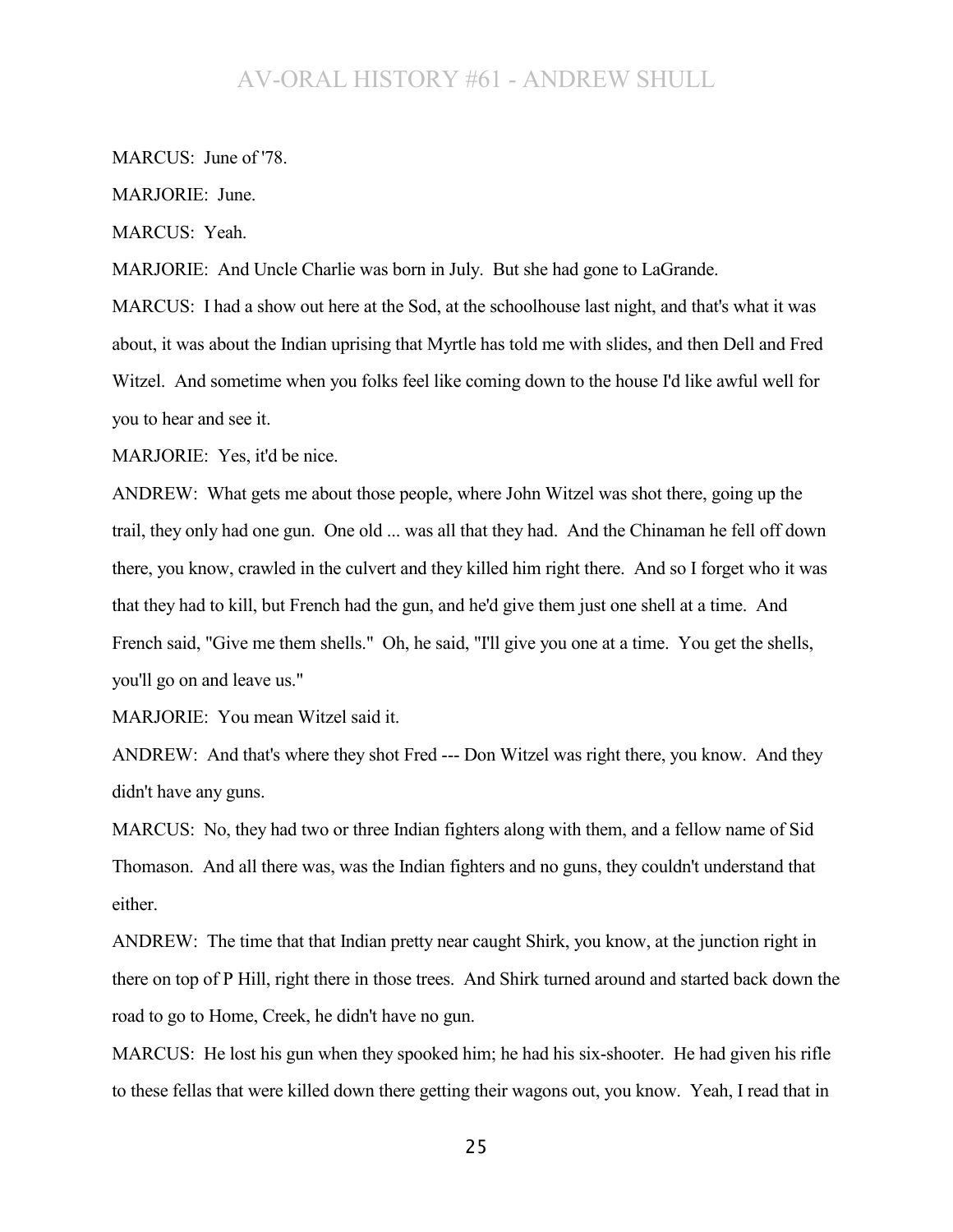David Shirk's "Cattle Drive," I don't know if you've ever read that or not, but it was real good. And the horse jumped and his six-shooter flew out of the scabbard, and then this one Indian took after him and run him so far, and he decided the next time he shot he'd fall off and play dead, and then mug him when he come up to scalp him. But he looked back and the Indian was off of his horse. He said he didn't know whether the horse fell with him, or what had happened. But he said he was off his horse when he looked back.

ANDREW: Well, the horse fell with him, you see, but he was gaining on Shirk.

MARCUS: Yeah, that's what he said, he was riding right up on him, but his horse was getting winded, big heavy, big man I guess too. And packing a lot of weight and ... put it right on his tail and take a shot at him once in awhile. That would make you lean forward and spur it ... back wouldn't it?

ANDREW: Sure would.

MARCUS: Well, did you ever spend the winters up on the Blitzen there with Ned and them? ANDREW: Oh yeah, I stayed up there two or three winters with them. And one winter I didn't hardly have any snow, and had green grass all winter. And they wintered those cattle out mostly, and then when they got to Ben's place, they bought Ben's place from their father, why he put up quite a bit of hay, you know. Oh, I suppose they would be 125 ton. Well, with what hay they put up, they had quite a bit of hay. And yeah, I stayed there with them two or three winters, and it got pretty monotonous.

MARCUS: Yeah, I'll bet.

ANDREW: I remember one winter it was, it snowed us in November, and it didn't go off till pretty near the first of April. Lot's of snow. The deer, the snow crusted and the deer run on top of that snow, and wouldn't even break through, they was so poor.

MARCUS: Well, Walt must have about went out of the cattle business that year, didn't he? ANDREW: Yeah, they lost lots of cattle.

MARJORIE: ... some cattle one year, and all of them died.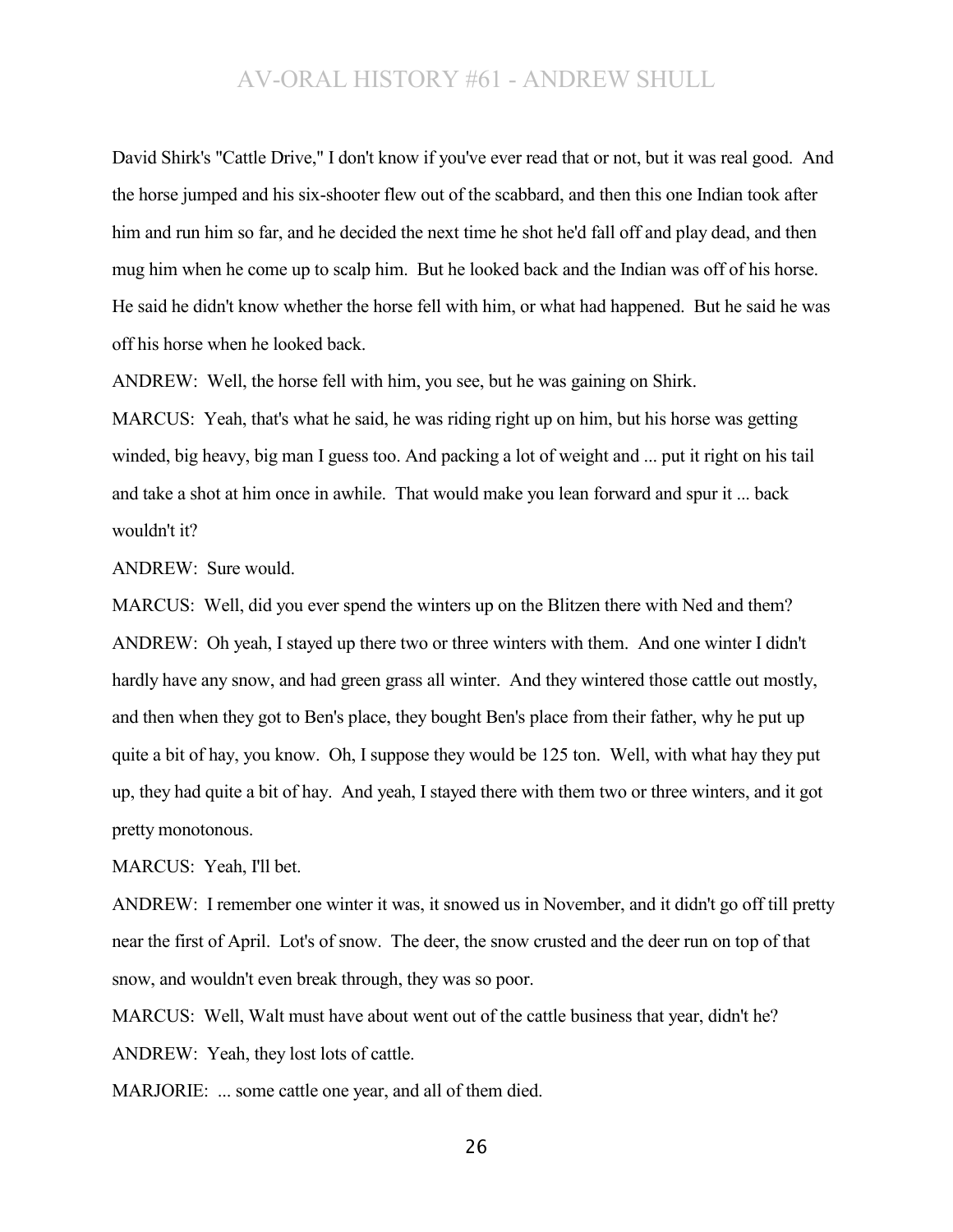ANDREW: Yeah.

MARCUS: ... Walt's cattle.

MARJORIE: Well, the folks ...

MARCUS: Oh, uh huh.

ANDREW: ... I was working there for them for a few days. We was up on the ... the Seaweard cabin. And we was talking about Walt and Fred, he said, "They're awful good boys," but he said, "I don't go along with starving those cattle through the winters." He said, "We've got lots of hay here, we've got hay left every year." Well then when Bub died I remember two or three winters why Walt took the cattle over to Fred's, and by God, Fred would feed them, and Walt would bellyache about the bill he'd get.

### MARCUS: I'll bet.

ANDREW: Boy, he was a great hand to feed cattle. They was fat.

MARJORIE: Well, you know, people didn't in those early days, feed cattle ... because when I was a child all the cattle was out, and you fed your horses grain a lot, and your milk cows and things like that. But you didn't feed your cattle like they do now.

ANDREW: But even Bill Hanley, he wintered lots of cattle outside, at Diamond Swamp in the wintertime, it'd freeze up solid and then them tules and flag down next to the ice was green, you know, and heck they was eight, nine feet tall, a regular barn of the place. And that thing would be loaded with cattle in the wintertime. And so the swamp in the Five Mile CCC Camp, I guess it goes by that name now, but it was the hog house. That spring there, Hanley had a deal there where he fattened hogs, and that was the end of the fence, you see. All that, from there to Witzel and all that, that was all open.

MARCUS: Yeah, there's sure a different --- well in those days you kinda rode the numbers, you know, you sold by the head and all, but when you got to selling them by the pound, that's a different ball game.

MARJORIE: Well, it started getting dry too, and they had that terrible drought, and the depression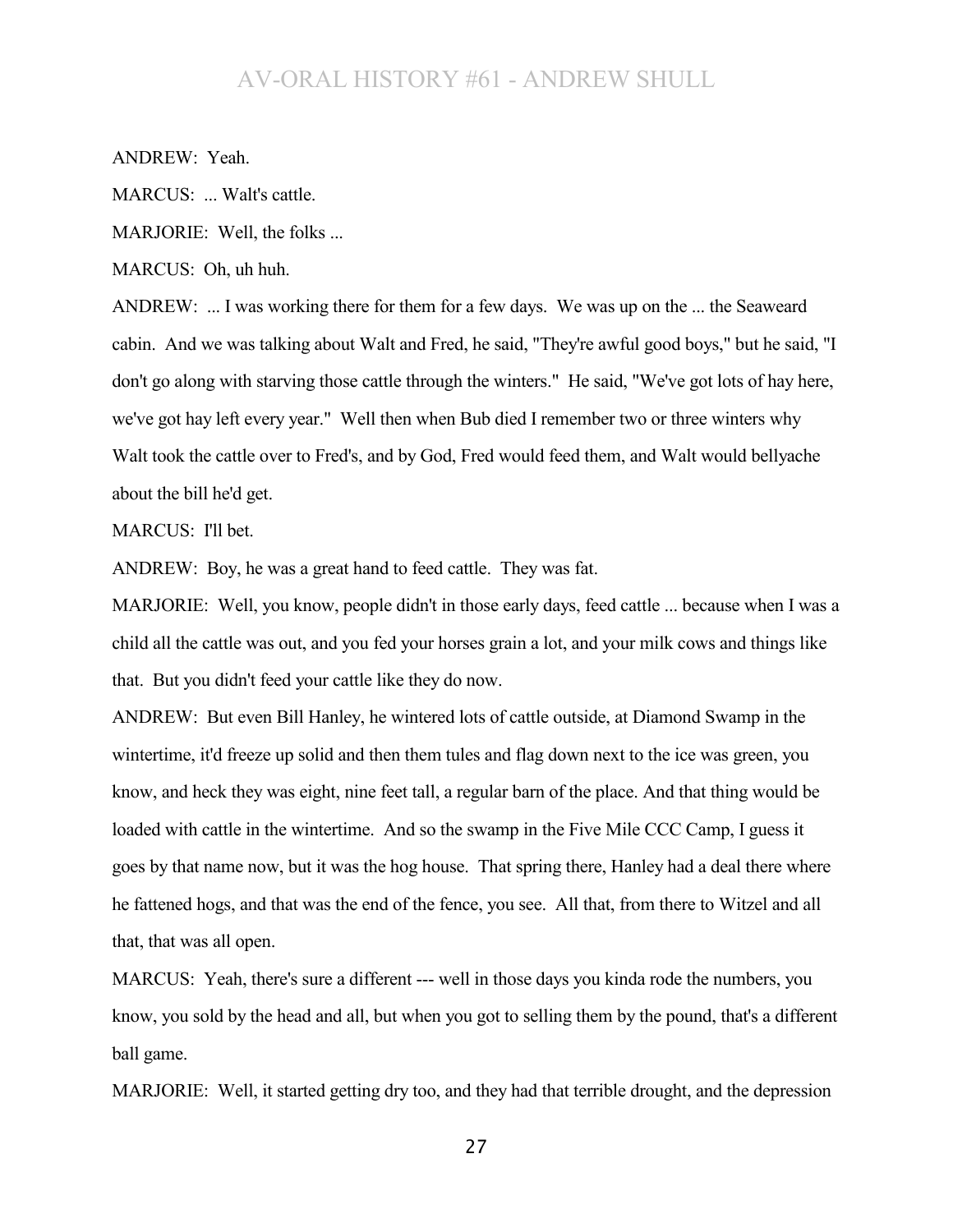at the same time.

MARCUS: That was a bad one, wasn't it?

MARJORIE: All the little springs on the hillside started drying up. There was no water.

MARCUS: You know these young people ---

MARJORIE: They don't believe it.

MARCUS: --- young people have known nothing but prosperity all their lives, you know. ANDREW: That's right.

MARCUS: And you can't convince one of them what we went through back there 50 years ago.

MARJORIE: We've had some wonderful winters the last few years, and not like we used to. When

I was a child we had winters, and we had spring rains for weeks, and about the time we started to

shear we'd have a rain and it'd last for 6 weeks. And in the summer we'd have rain and

thunderstorms, and then it got drier and drier, and we didn't have it. We didn't have the snow.

MARCUS: Yeah, we've seen quite a change in the country around here.

MARJORIE: Well, what was it Peter Skene Ogden wrote in his history, something about ---

JOHN: Things were pretty dry then.

MARJORIE: Well, wasn't it? I don't know whether I have it right or not, but Andrew was talking about it.

ANDREW: Well, he was here in '18, and he come back in '32, wasn't it John?

JOHN: Well, let's see, he came through here in '26.

ANDREW: And one of those times he had a hard time finding water for his oxen, and the next time it was so muddy he couldn't go no place.

JOHN: John Work came in here in '32, and he tells about the late spring ...

MARJORIE: Well ---

MARCUS: You know when Ogden tells about seeing all the buffalo skulls laying around here in '26, when he came through, I like to tell that about some of these BLM'ers around, that's around, telling the story there. I said, "It got so dry around here it starved the buffalo to death ..."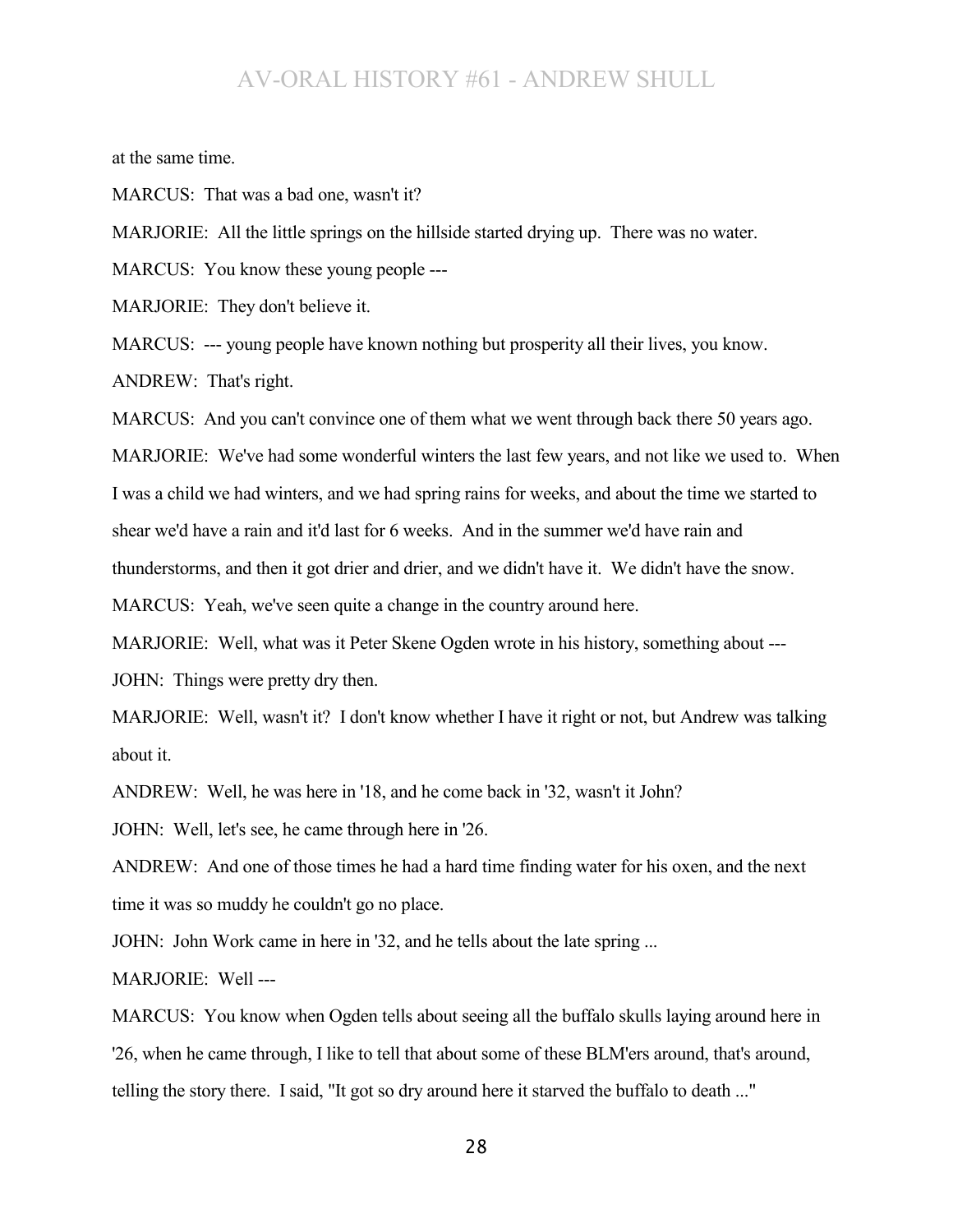#### ANDREW: Well, you know, they ---

MARJORIE: Well, I have the wrong dates, I guess, Peter Skene Ogden went through this country in 1818, no water for the oxen. In 1831, '32, and '33, he came through again and all mud, and couldn't get through. That's the wrong dates then, was it '26?

ANDREW: You know, they laughed at the idea there was ever any buffalo in this country. Well, when they plowed that up in there that spring, you know, and put grain in there where the Bunyards and them people are, they plowed those big old skulls up by the hundreds. They died there for water, you see.

MARCUS: Elk and bear skulls, and wolves ...

ANDREW: That's what old Louie said, you know, the Indian. He said the place you could get a drink was Malheur Cave. But the buffalo and the elk and bear all died for water. Well, they was in there, you know that big slough there, that was probably the last water, you see.

MARCUS: Here last fall Opal Cooley and Walt was down to one of our Historical meetings, and we got to talking around there, and Opal said that when she was a kid there was some old Indians that used to come through and stay with them traveling on through to McDermitt there. And she said they used to tell her dad about crossing the Snake River in their moccasins.

ANDREW: Yeah.

MARCUS: Getting pretty damn dry when the Snake River got that low.

ANDREW: You bet.

MARCUS: And then Doc Hibbard told me, and Alfred Marshall and others, that when they first knew Mud Lake down here it was sagebrush stumps was all sticking up through it. Dry enough it all had grown back to brush.

ANDREW: Well just like those sand hills at the P Ranch ... they called the sand hill field. Well how would any sand hills get in there now, you see, but it showed you the whole thing dried up, and the brush all died off, and it started to blow and it made those sand hills.

MARCUS: Yeah.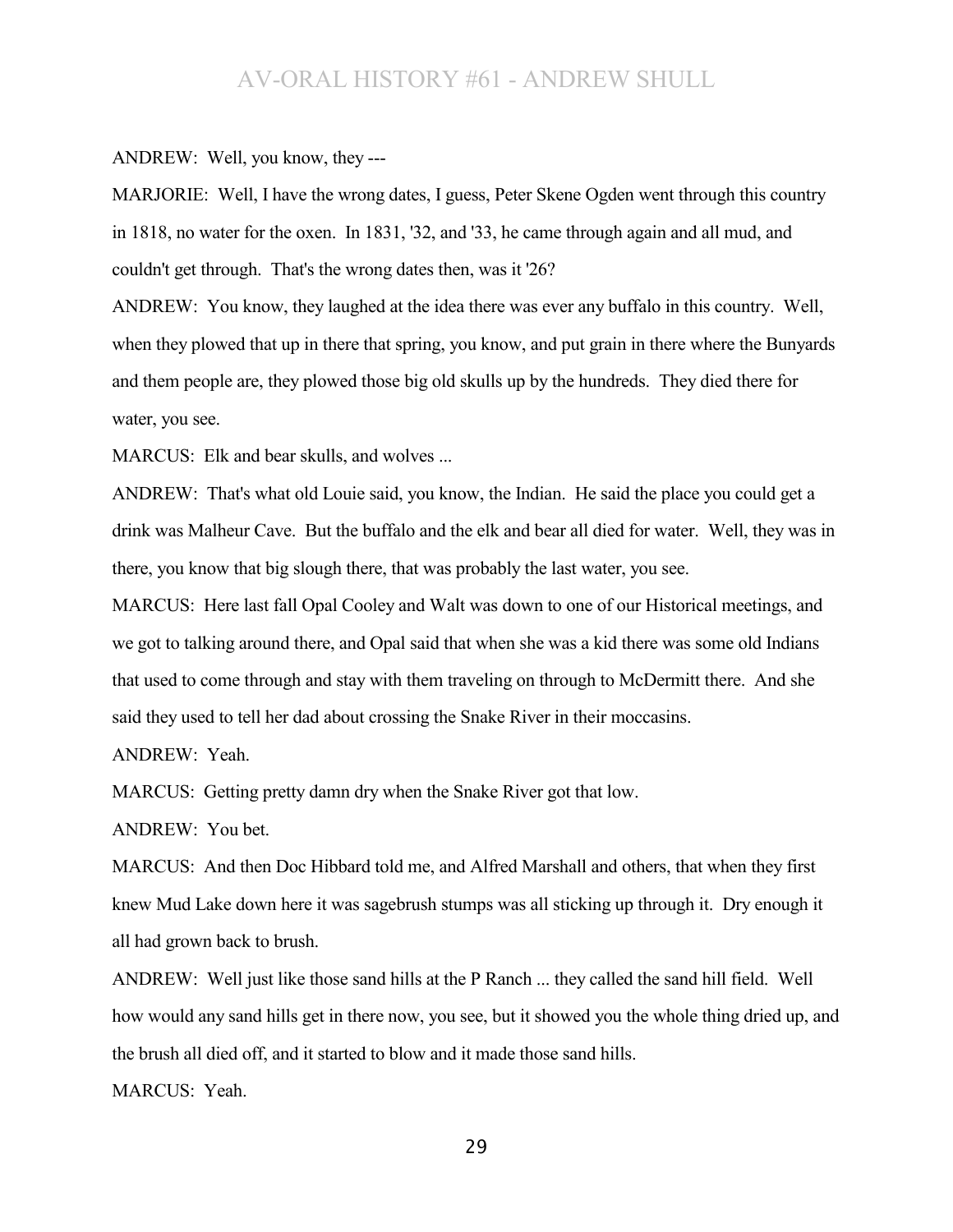ANDREW: Oh, that P Valley, and even down as far as Buena Vista, it's not level. There's bumps, and hills, and sand hills and everything else in it.

MARCUS: Oh, yeah.

ANDREW: And when you get there to Buena Vista, why you see out where the canal was, there is nothing, you see, that's high ground.

MARJORIE: Well, you know, that Ten Cent Lake, when I was a child, people was talking --- well I remember it from my folks, you know, we'd go some place in a buggy or something, well they thought that lake, they didn't know if there was any depth, what the depth of that lake was. Nobody ever sounded it out, and there in the two years that we had the dry years it dried up and there were wagon roads across it, you see, and they thought it was a big lake.

MARCUS: Yes.

JOHN: I think it was in the '60's when they thought that about Goose Lake Valley and then when it dried up there in the '30's ... we were down there in '32, they had pictures ...

MARCUS: Well, it was dry all the time you were around in Lakeview, wasn't it John?

JOHN: Just a little water coming from the west side. Kinda like Malheur Lake, just a little water coming in.

MARJORIE: There was a piece in the Times-Herald that Uncle Rye had written. It was from the Oregonian, he'd been down to Portland. Did you see that paper?

MARCUS: I got a copy of that.

MARJORIE: That tells a lot about the War and how they killed the horses and the cattle.

MARCUS: Yes, I've got that, and I showed that last night, but it's fading so badly that you can't read it anymore. And I'm going to get somebody to write it out on the typewriter.

MARJORIE: I imagine that there was a lot of cabins and things that were burned at that time too.

MARCUS: Oh yeah. There's bound to be. They just cleaned up everything as they went, you know.

MARJORIE: Well, you see Uncle John was born over there at Fort Harney.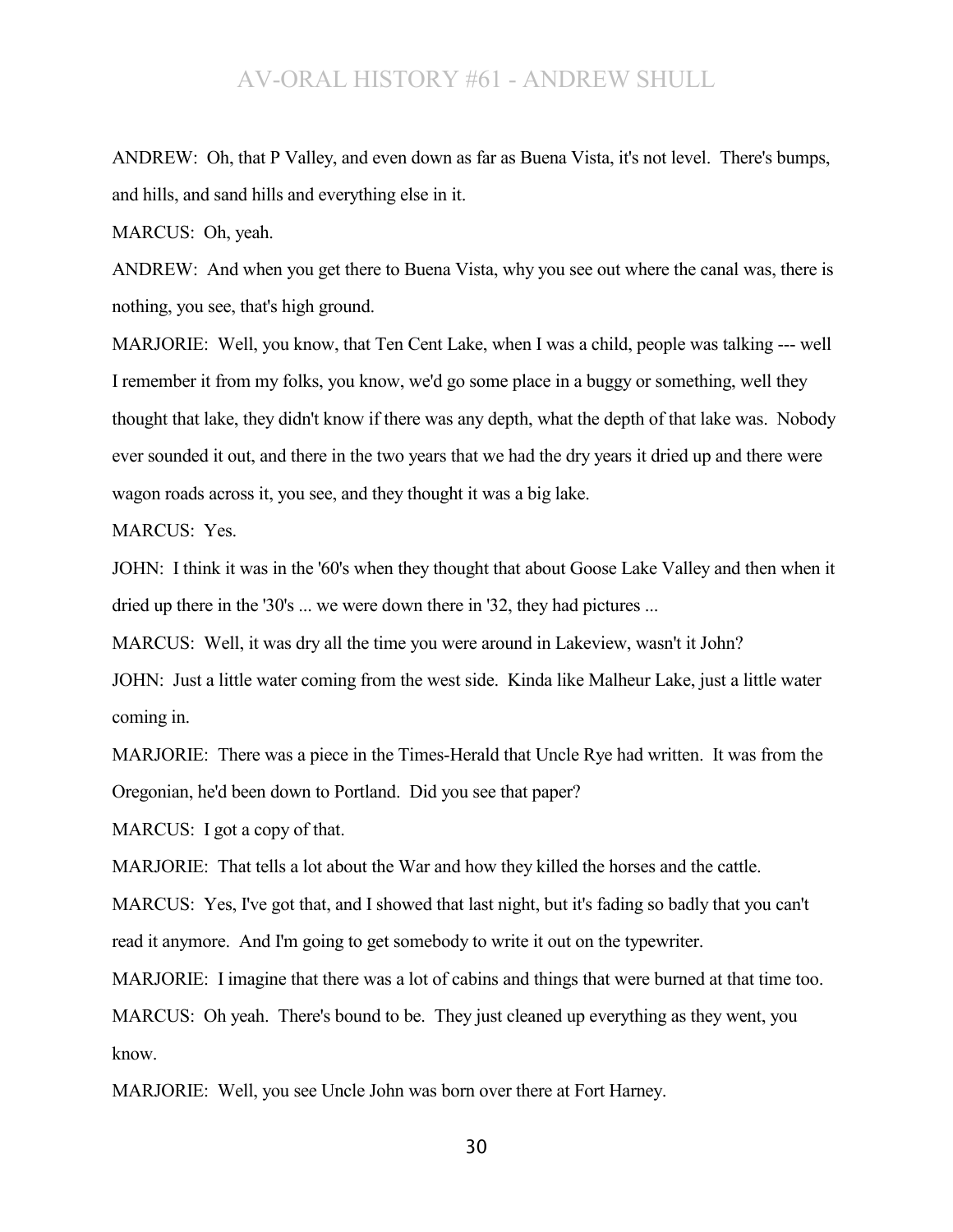MARCUS: Coon Smith tells in this story, he wrote this up. See he died in 1923.

MARJORIE: Who, Uncle...

MARCUS: He wrote that up and gave it to Carrie, and then Mervil Hutchinson, do you know Mervil? Do you know who I'm talking about, that would be Ralph Hutchinson's youngest boy, he had the polio and was paralyzed from here down.

MARJORIE: Uh huh.

MARCUS: He lives in Nyssa and is an accountant and he's done real well. And he finally got that

from Carrie, and he typed it up, and I think there's twelve pages of it. And he tells about what...

MARJORIE: Now who's Carrie?

MARCUS: Carrie Kidwell.

MARJORIE: Uh huh.

MARCUS: You knew Carrie Kidwell?

MARJORIE: Yeah, that name's familiar.

MARCUS: Yeah, that's right, you're kind of --- they were born and raised there at the Narrows.

MARJORIE: Well, you see, in those days you traveled by horseback, or buggy, or teams, and we didn't go all that much, you know.

MARCUS: Well, see, Coon Smith ...

MARJORIE: I knew all the old timers' names through the folks.

MARCUS: ... and Carrie was his daughter.

MARJORIE: Oh, I see.

MARCUS: Yeah.

MARJORIE: Well, Coon Smith wasn't any relation to ...

MARCUS: No.

JOHN: ... Smith, was S M I T H, wasn't it?

MARJORIE: Uh huh.

MARCUS: Yes. Well, they had the post office there at Coon Town, and it was Smith then the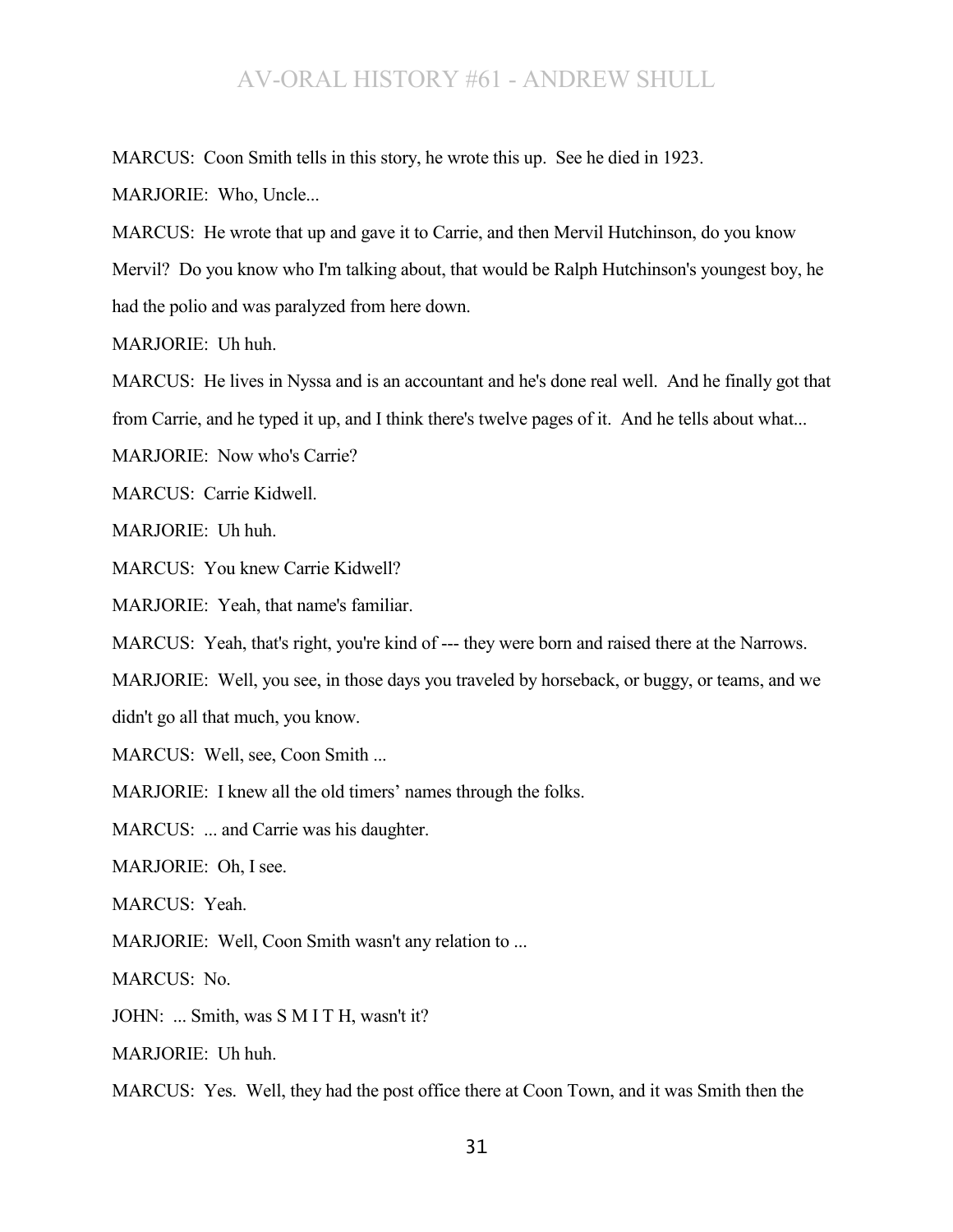town was Coon Town.

MARJORIE: That was where all ... Coon Town.

MARCUS: Yeah. Myrtle straightened us all out on that last night. I get quite a kick out of that.

MARJORIE: Myrtle's mother, she ran the post office though, didn't she?

MARCUS: No, Coon Smith had the post office.

MARJORIE: Oh, did he?

MARCUS: Yeah, according to her. And some people, you know, they'll say, "Well that isn't right!" They hear the tape and --- well you go talk to Myrtle about it, and that stops it right there, you know you didn't argue much with Myrtle. They begin to believe it right away. I said, "I'm just listening here." If you don't believe it you go talk to Myrtle, because I don't know a thing about it, and that stops it. Yeah, she tells about it.

MARJORIE: Now, she was about ten years old when the Grandmother, when Dad's grandmother died, she lived at Diamond. That was her place at first. That's where my grandmother and grandfather lived too, at Diamond ...

MARCUS: Oh it was?

MARJORIE: And in this --- when we took the census, I have a copy of that, why she was living there then. And I think that Bub was about 17, and Chris was maybe 12.

ANDREW: Well, Bub was 17 at the time of the Indian War.

MARJORIE: Bub?

ANDREW: Yeah.

MARCUS: Where did Bub get run over with the cattle?

ANDREW: Oh, that was at the Crowley Ranch.

MARCUS: Oh yeah, Charlie Chaplin was telling me about that.

ANDREW: Yeah, it was Cassie and Fred was driving the wagon, and they had the camp outfit in it, and Bill Buffington and Bub was driving the steers. They had about 350 head. So it was late, and that lane there why Cassie and Fred had to pull the wagon across one end of the lane, and they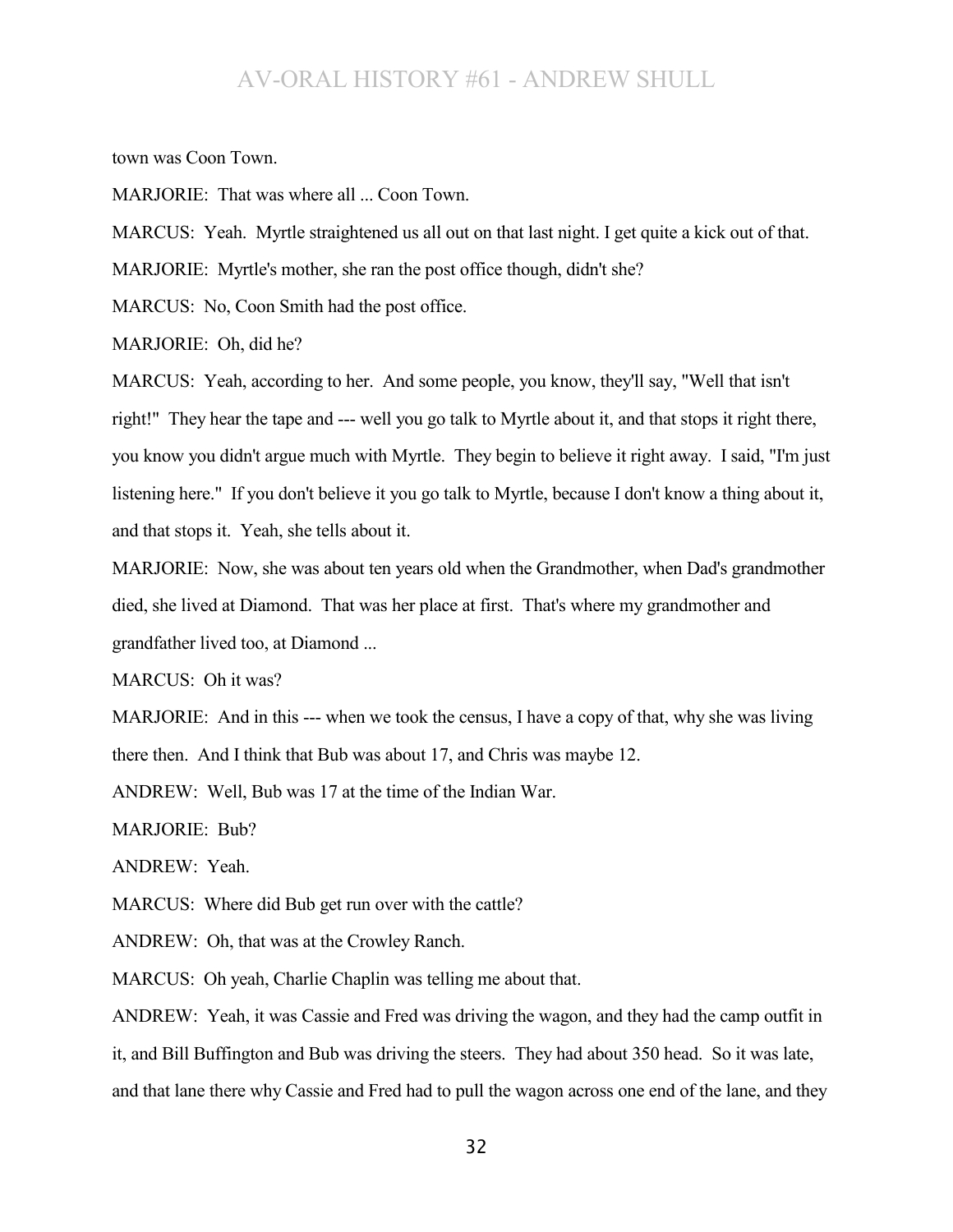was swept in the other end of the lane, and they had these steers in the lane. Something spooked them in the night, and here they come. Well, Bill Buffington he got out of the tent, and crawled under the fence. But Bub got hooked up someway in the tent and couldn't get out, so the whole dang thing, they run over him. And I think that's what caused his death was they tramped him awful bad in the stomach, you see, and it turned into cancer. He was only 56 years old when he died.

MARJORIE: Well, it didn't kill him.

ANDREW: He wasn't old.

MARCUS: No.

ANDREW: Well, that's how that happened.

MARJORIE: Andrew has gone on lots of those cattle drives.

MARCUS: Andrew, did you ever go on any hog drives for Clerf when they went to Winnemucca, they drove hogs down there?

ANDREW: Who's that?

MARCUS: When Clerf had the Alvord, he used to drive hogs down to Winnemucca, Charlie Chaplin tells about it.

ANDREW: No, I can't remember that, that was before my time.

MARCUS: ...That was along in '15 and '16.

ANDREW: Yeah.

MARCUS: Charlie went down there in 1914 and he helped. He went on the drives.

ANDREW: Yeah. Hogs?

MARCUS: Yeah, hogs. Buckaroos, he said they were easier to drive than cattle.

ANDREW: Yeah.

MARCUS: He said that they would feed them and just about the break of day then, these damn hogs, he said, there was hog pushing everyplace, they wanted to get up, and just start easing them off. And then when it got hot they would lay down. And then they would go until dark, and they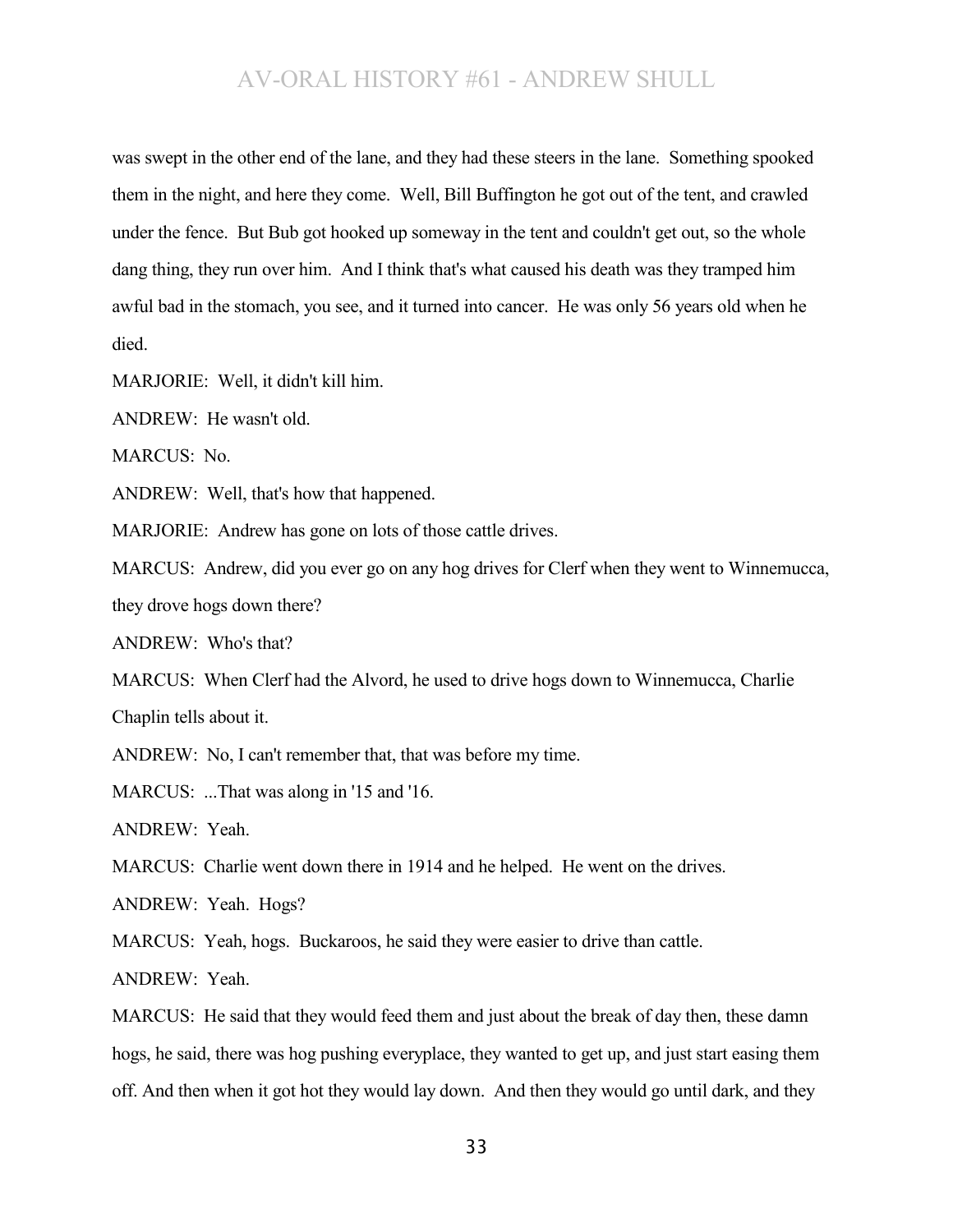would feed them a little bit and they'd sleep all night. They didn't have to night herd dogs. That's what they liked about them.

ANDREW: All I know about the hogs, was ... was cleaning out the hogs. And he made a drive or two from the Sod House clear down to where your mother lived there. And from there to the P Ranch, and there was quite a lot of hogs in Three Mile and Home Creek. So, he sent word up that we had some cattle down there, to come down and get the cattle, and help us clean up the hogs. So, I took my horses and went down to P Ranch. Judd Wise was the ranch boss and we camped down at Brenton's Cabin. And we caught eleven hundred head of them hogs. And them old boars, you could lasso them, you know, and your rope would come down and catch on those tusks, and it was pretty easy. But the sows, by gosh, you had to be, you pretty near had to get them around the flank or between the front legs or something or they'd get out of the loop. And I'll never forget ... we had these big covered wagons, and they had a gate there, and they shoved these hogs in there, and every time we'd catch a hog somebody would get ripped with them tusks. Well, he said the only way to do this, was they had a claw hammer and they'd grab one of those old boars up, and the first thing he done was take that claw hammer and knock those tusks off. They just knocked the tusks, and then they'd throw them in there. They got eleven hundred hogs out of that P Ranch.

MARCUS: Holy smokes.

ANDREW: Eleven hundred.

MARJORIE: They got pretty wild, didn't they?

ANDREW: And we didn't get them all either. By gosh ---

MARCUS: Well, they got around the pike too, didn't they Andrew?

ANDREW: Oh yeah, them old wild boars, lots of them wouldn't run from you a horseback. They just turn sideways and ready to fight, and some of them would run. But a lot of them old timers they wouldn't run. And they had a big hog there at the P Ranch, gentle hog; he was a Jersey Red or something, great big hog. And one of them wild hogs come in there and got into a fight with that tame hog, and he had some little old tusks about that long. But by gosh he was cutting his throat, he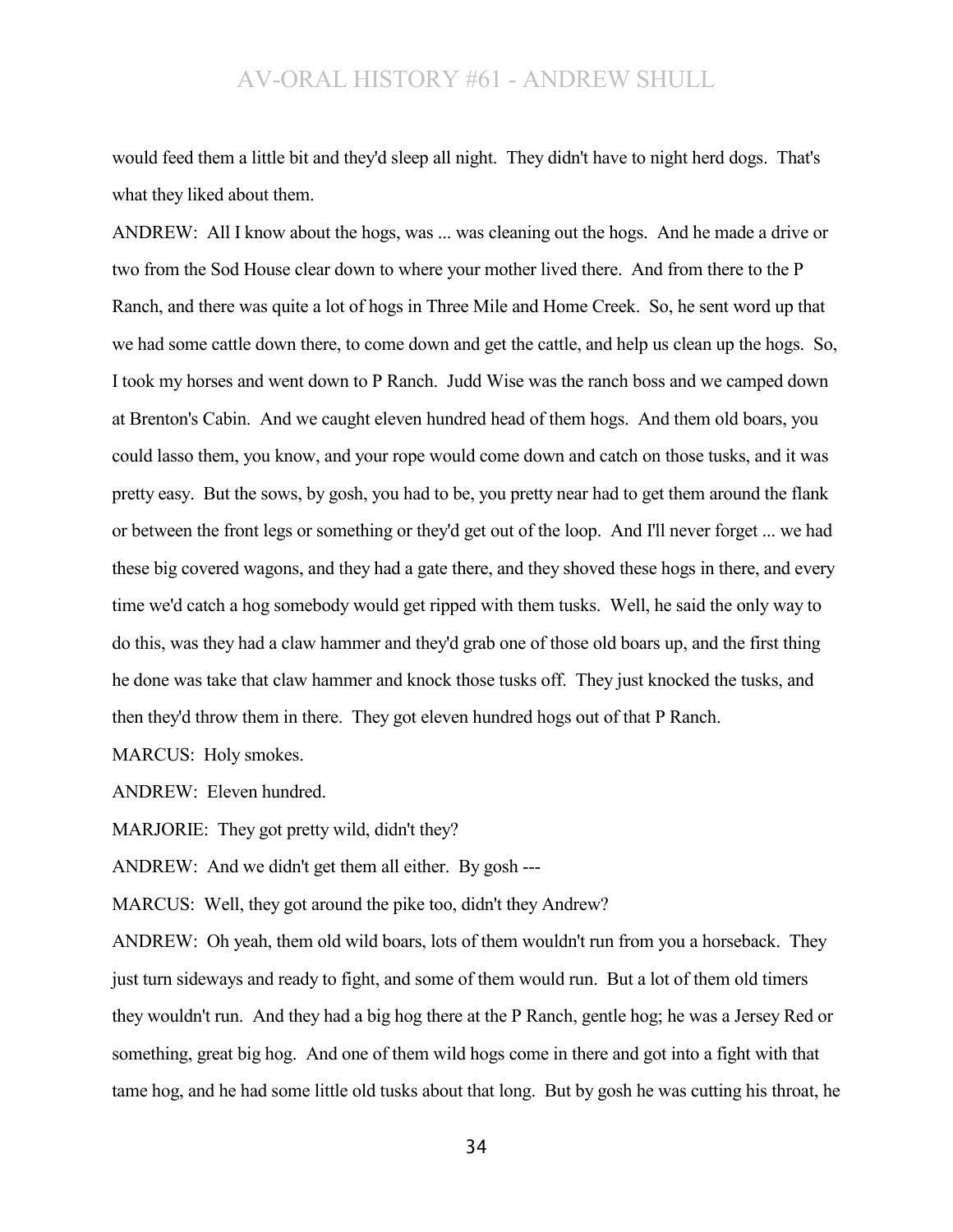had him all ... and that big old hog, he just gave out, he couldn't fight. And finally old John Borax, he was on ... John Borax, and he seen it, and he got a club or rifle and run this wild boar off, or he would have killed him. He was cutting his throat, he was after his windpipe, you see. Yeah, he'd of killed him pretty quick. And then he got awful poor, that hog, before he got over that. MARCUS: Well, were you around the P Ranch when old John Borax got the Texans behind the trees there and shot the bark off around your head? Tell us about that one.

ANDREW: Well, they --- old John, you know, he was there because the Corbett's wanted him there. He was a good harness maker.

MARCUS: Yes.

ANDREW: And he repaired the harness and took care of the hogs, and he was a great friend of the Corbett's, Henry Corbett, you know. Well, he told them they was robbing the Corbett's, and they got into a row with this Frank Pate and this Sim Pate. Because Sim Pate, he eventually went to Klamath Falls, and he was a mean sucker. And he got a job-tending bar and he killed some guy. And they sent him to the pen, and I think he died in prison, or something. And old Frank Pate, he never was no good no place, you know.

MARJORIE: Was it Sim Pate that killed the man?

ANDREW: Huh?

MARJORIE: Sim Pate killed a man?

ANDREW: Killed a man in this saloon, and he wanted to kill some-body all the time. And so they jumped onto old John and he got a hold of this six-shooter and they was a hiding behind the trees and the bark was a flying. But they beat the old feller up, and the next place he landed was the Grain Camp. I forgot who was at the Grain Camp then. They had all that land in grain there. They had a big camp there. That's something that you'd never know was there, was that Grain Camp. You'd never know there was any camp there. They had managers out there that you could tie up 75 little workhorses, and I don't know how many tents, in that little cove there, but that was the Grain Camp. You'd never know there was anything there.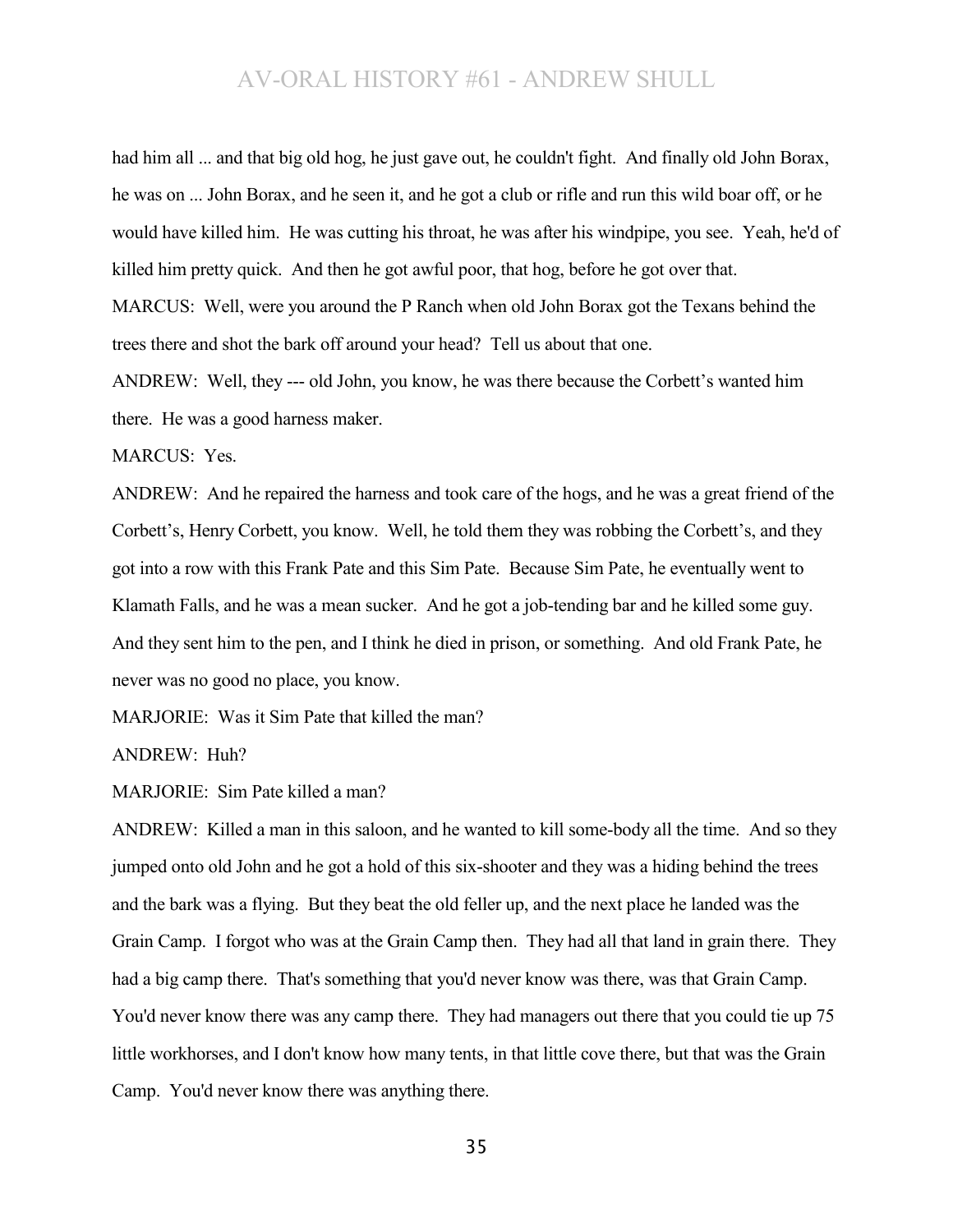JOHN: Now this Pate was the one that homesteaded up there in the Steens Mountains.

ANDREW: Yeah, that's old Frank.

JOHN: Frank Pate?

ANDREW: He wound up at the ZX, you know.

JOHN: Yeah, I remember that.

ANDREW: On a pension at the ZX. I don't know why they kept him. That was the meanest guy to a horse and cattle I ever saw. I never saw a guy as mean as that fella was to a horse. All those good horses at ... you know, was a good one. They had some fine horses in it. And he'd put these little razor bridles on them, and he'd just delight in jerking those horses till their mouths would just be running blood. He ruined every one of them.

MARCUS: My gosh, they ruined the whole ... there before they got through, when they came up, didn't they? That was probably the finest string of horses in the country.

ANDREW: They had the worst looking bunch of saddle horses you ever saw. And old Bill Thompson that got killed up there on the river by that gate, and he had a bunch of saddle horses, some of them weighed 1600 pounds. That's something they never did figured out how he got killed there. But there was a fella told me there was an awful lot of horse tracks there. I think he caught some of them guys doing a little something and they just rode him down, is what I think. I think they killed him right there.

MARJORIE: Who was that, Andrew?

ANDREW: Bill Thompson.

MARJORIE: Oh.

ANDREW: They called him Windy Bill.

MARCUS: He was staying in the Sod House ...

ANDREW: Yeah. In some ways Craven was a great guy, in other ways he was no good.

MARCUS: No, no, he sure wasn't. He got a pretty liberal education about the first year or so he was here in the cattle business, didn't he?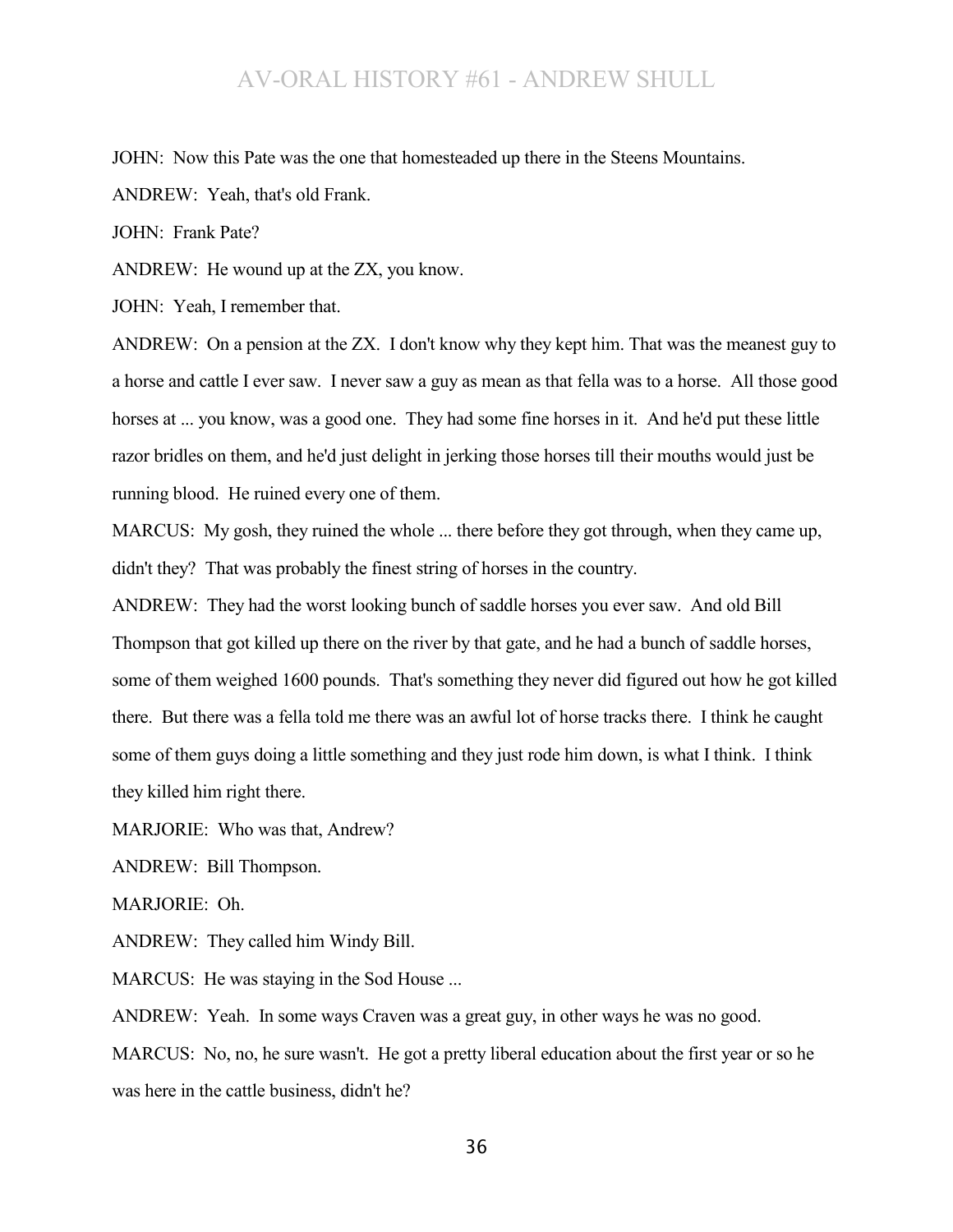ANDREW: My god, them cattle, you could walk from one dead cow to another there in the big meadow.

MARCUS: You see the same thing up on the Buena Vista.

ANDREW: Sod House, 400 of them little calves died there in that big place there where they water. I tried to get some of those calves to go and raise them, and they wouldn't let me have a one. And I wanted to go to P Ranch and skin them cows, and they wouldn't let me skin them. They dug those cows over there in that big slough John, you know, that runs along there. Them ledges are made out of dead cows and covered up with a little dirt.

MARCUS: How many cattle do you suppose they lost that winter?

ANDREW: Well, they said 8,000.

MARCUS: 8,000.

ANDREW: That's hearsay, you see.

MARJORIE: What year was that?

JOHN: '18, wasn't it?

ANDREW: '18.

JOHN: '17 and '18, or '18 and '19, can't remember which one.

MARCUS: I thought it was earlier than that. Charlie Ward and Dora was at Buena Vista that

winter. They were married in 1915, and then they; I think Charlie left about 1918 as I remember ...

JOHN: Well now '15 was about the time Corbett's bought that, wasn't it?

MARCUS: What?

ANDREW: Corbett's bought, I mean sold out to ---

MARCUS: Yeah, I think they had a little supply of hay around there. I think about the next year after that, probably about '16 or '17 there is what it was. I can remember --- I tell people this talking about the ravens and the magpies, you know. We would get in the buggy and drive up to the Buena Vista, and Charlie would load Mama up with leppy calves. And those cattle were laying on the feed ground, half dead, three-quarters dead, little calves sucking these cows that were dead, and the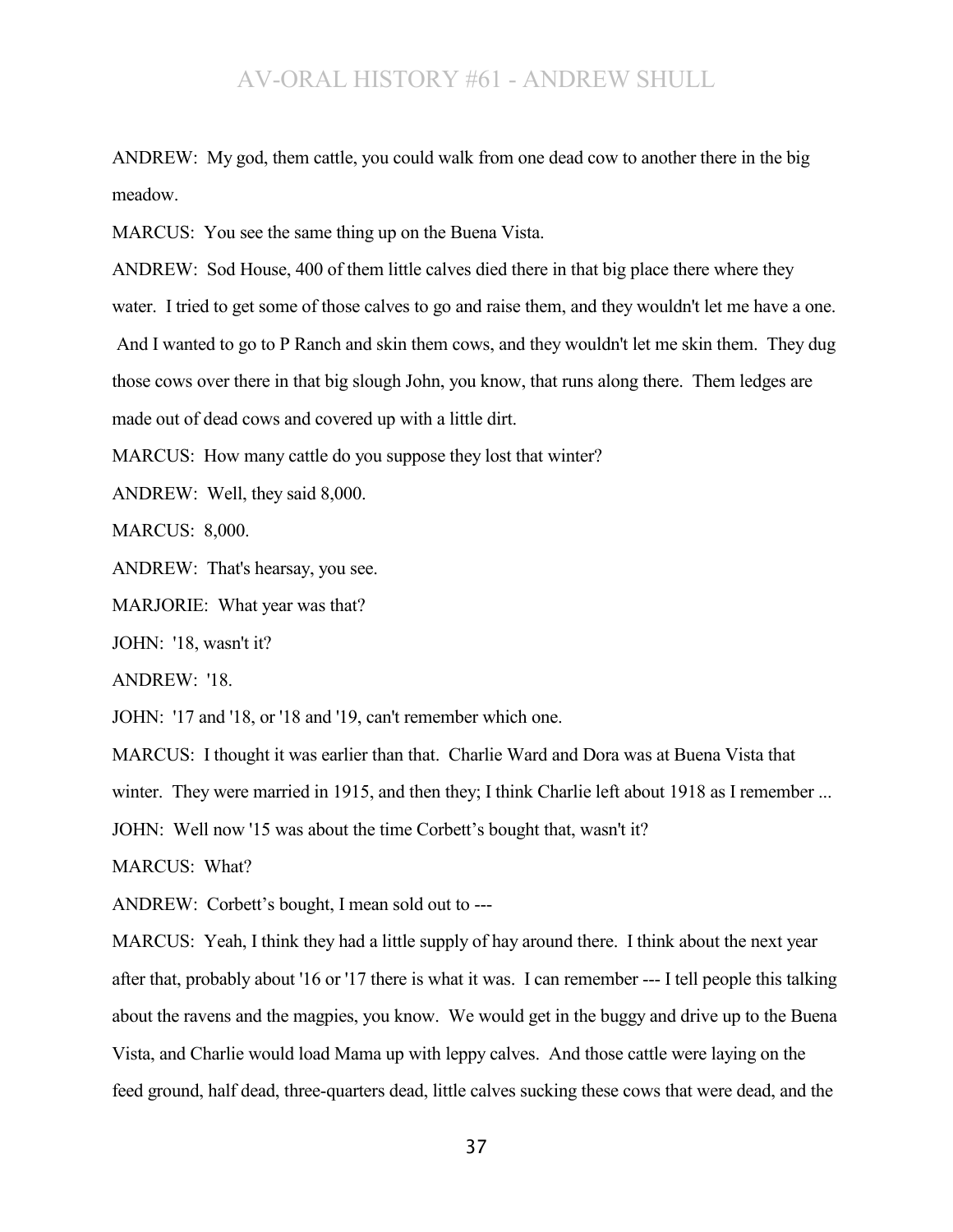magpies and the crows were eating their eyes out, and they were still throwing their heads around trying to knock them loose. I seen it, Andrew.

ANDREW: Yeah.

MARCUS: Well, you bet. Oh, I tell you, it was terrible.

JOHN: Well, of course now the summer of '18 was one of the driest years of record. And when, I know I talked to several sheep men in the Steens Mountains, and they said the skunk cabbage didn't get six inches high. And I know it was true in the Blue Mountains, the lambs died by the hundreds. MARCUS: Yeah.

JOHN: And then the, that spring I worked in a lambing camp, and the first lamb that was born ... just about a half inch of snow. ...

MARCUS: Do you remember Jim Noriel?

ANDREW: Oh yes, Noriel Lake.

MARCUS: Yeah, he homesteaded down in there, didn't he?

ANDREW: Yeah, I drove up through there. Oh, it's been five or six years ago, maybe more, and some of them old boards are laying there where we had the tent, and they're laying there yet.

MARCUS: Where was that, Andrew? I don't remember where.

ANDREW: Right straight out --- it's all greasewood in there now.

MARCUS: Yeah.

ANDREW: You see ... the Buena Vista, you see, the Buena Vista canal came around here and dump the water into, they called that Pelican Lake.

MARCUS: Oh?

ANDREW: There is billions of pelicans there.

MARCUS: Now that's what we call Noriel Flat and all that.

ANDREW: ... highway right now, where the ditch runs into the lake. They ... and they took off again. You see, when it got so full, why it would run out and go down past John Crow's. And when it got down to Noriel Lake, same deal. Right there, just about where the Rockford ... is there,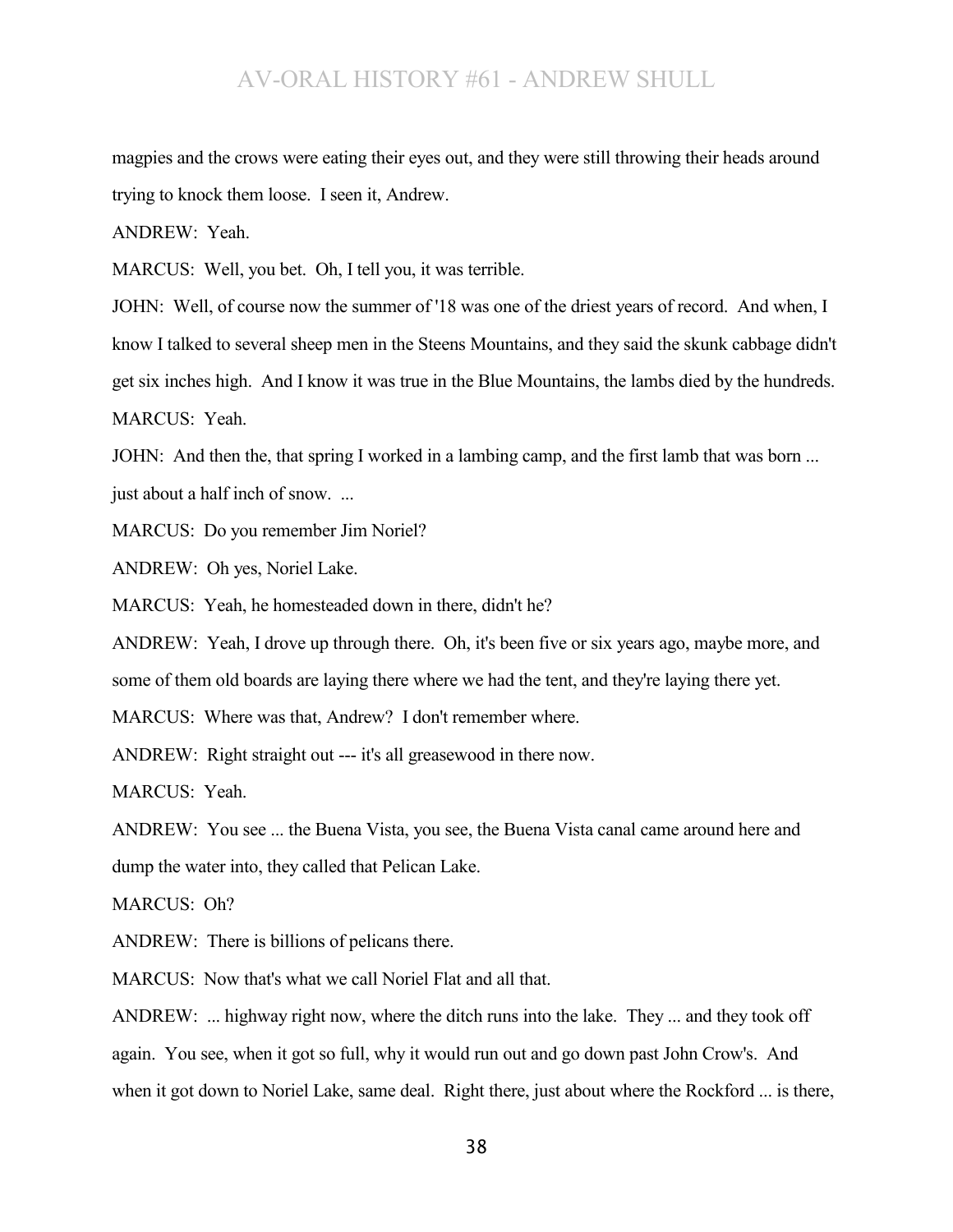why it run into the lake. And when they got so full, why then it come on down and took off again. You've seen it there John, lots of times. Walt and Fred told me that that was one of the first ditches that French ever built, was that Buena Vista Canal. To take care of that water, all that Grain Camp and the Buena Vista swamp, and meadows, all under water. And that was built with scrapers and teams, that canal. And I suppose later when they got machinery, they enlarged it, you see. MARCUS: Well, that Buena Vista Lake, we used to hay up there when I was just a kid. That was always full of water there in the summertime. And I remember we used to go out there and kill ducks and ... for the hay crew.

ANDREW: ... when it got up so high it would take off again.

MARCUS: They went back out again.

ANDREW: The canal went right on. Oh, you could see it there yet. I showed it to Marjorie.

Pelicans, oh God there would be hundreds and hundreds of them pelicans.

MARCUS: They called it Pelican Lake there, huh?

ANDREW: Yeah, they called it Pelican Lake. That's what they called it.

JOHN: I think I was telling you about Jim Noriel was down in Chile.

MARCUS: Now what?

JOHN: Jim, what was his name, Jim Noriel?

MARCUS: Yeah.

JOHN: See, he went to Argentina and established a cattle ranch down there, and then they had to change the government, and he just barely got into Chile. And then he married a woman, I forget now which country there, and went to work for Anaconda Copper Company there. And Lorna Cagle's father, who was the superintendent of the mine where he worked, why when she was up here where she first taught school, and she sent them six or seven, I think it was, seven Steens Mountains books. And she said that Noriel was there at their place, and he saw that, and he said that's where I used to work. And he was a man then in his 80's, she said, that had retired. MARCUS: Well Andrew, you worked with Juan Redon?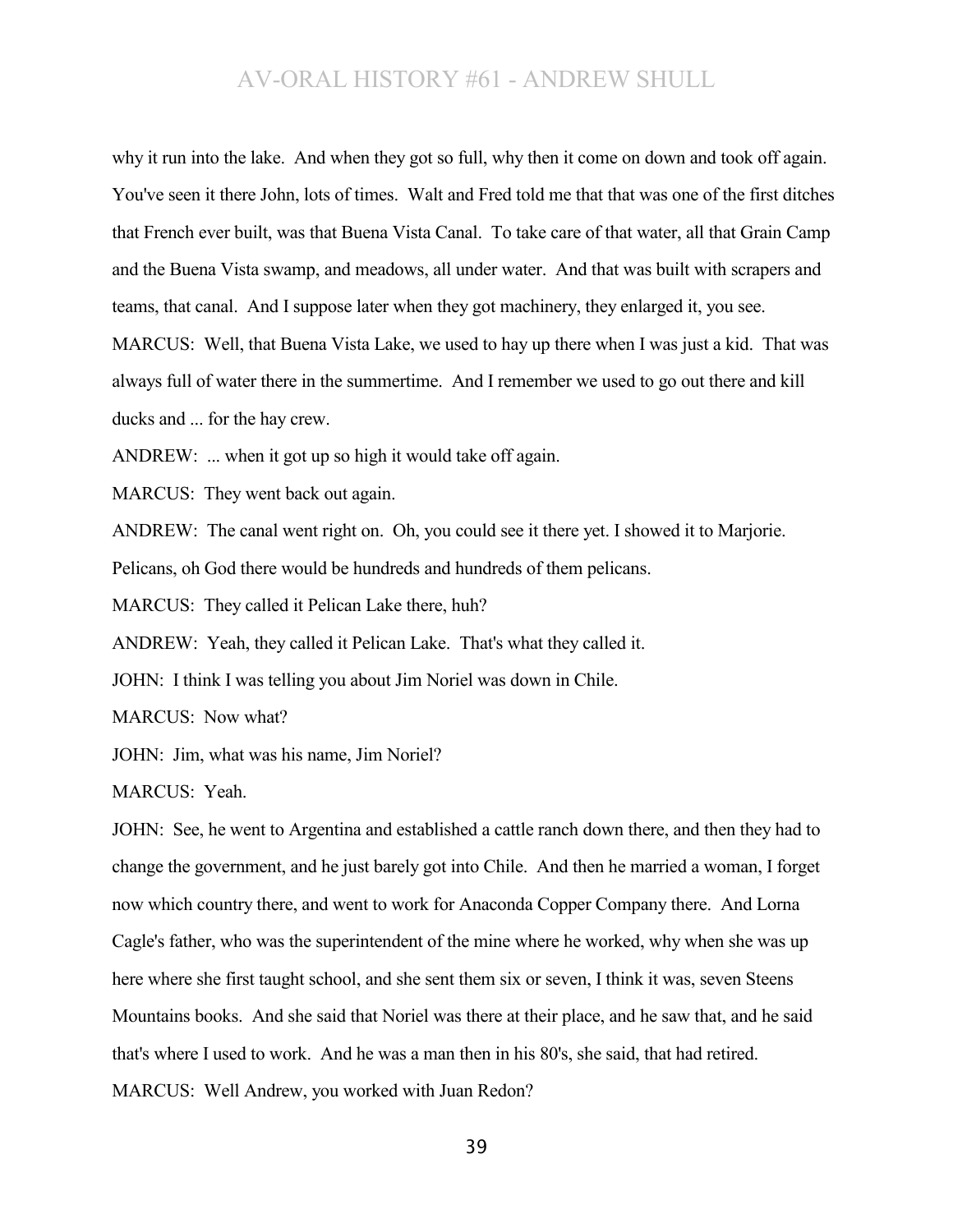ANDREW: Huh?

MARCUS: You knew Juan Redon real well, didn't you?

ANDREW: Oh yes, I ---

MARJORIE: You never worked with him though.

ANDREW: I never worked with him.

MARCUS: You never worked with him. He was considered the best roper that ever hit the country, wasn't he?

ANDREW: I think so, yes. But there was a lot of good ones.

MARCUS: Yes, yes there was.

ANDREW: I was over to White Horse at that Centennial, and they announced that they was gonna have them rope some calves out there. Everybody come on out and look. And Joe Fine acted like he was going to go out there. Said, "You going out?" And I said, "Hell no." I said, "If Juan or Fred Brown, or George Sebring, the old Summer Lake Indians was there, I'd go out." He said, "You're not gonna see that anymore." So, he sat down too, he didn't go out either.

MARJORIE: Well, my dad was really a good roper, he could just rope so easy and throw that rope out, it was no effort.

ANDREW: Well, I did see this, I used to trap down in there around Massacre Lake and ... and Home Ranch, and Big Springs. And I did see this Jim Kahan, he was a Klamath Indian, he wasn't a Paiute, and he had a ranch at Summit Lake, right along the edge of the lake. That Summit Lake is a good, nice place, you know. And I watched him rope once. And George Sebring told me, he said, "I worked with him five years, and I never seen him in the wrong place once, he was always right where he belonged." And something would break out right, he was right in his face. And boy, I tell you, he could throw the length of that rope, and you'd swear he was never gonna get them turns, but his hand was never that far from the saddle horn. Half the time he had the rope in his hand, he never lost no rope. Just like this picture of Buck Miller, you know, lassoing that calf, his hands back here, and everything about it's wrong, you know, when you compare it with somebody like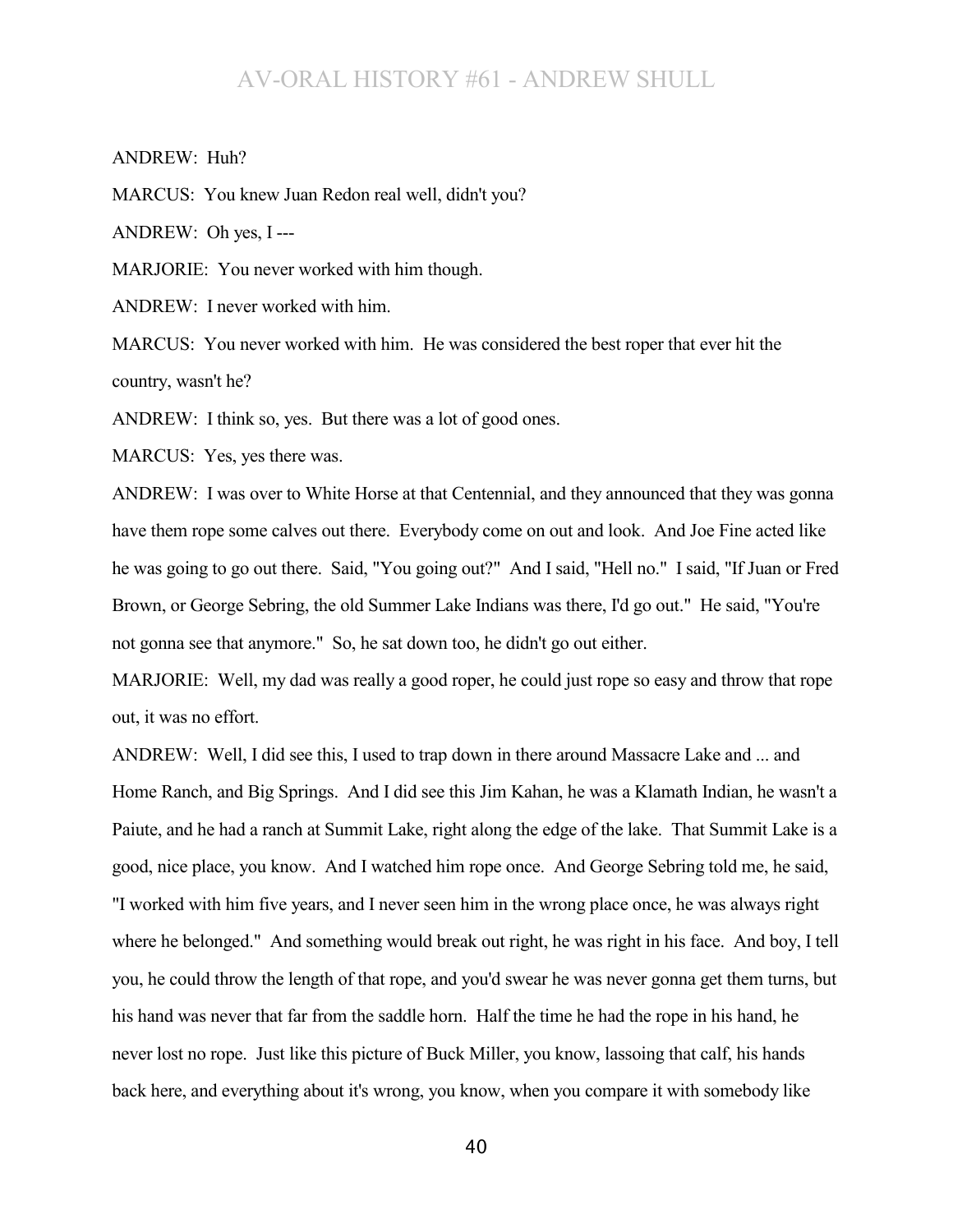that. That old Indian's hand was always right there by that horn. You'd swear he was going to lose his rope, but he never lost no rope.

MARJORIE: Well, in those days, everybody got a lot of practice.

ANDREW: Yeah.

JOHN: Yeah, that's the way ...

ANDREW: I tell you ...

MARJORIE: That's right, that's the way they lived.

MARCUS: Yeah, they used a long rope then, didn't they? They didn't have a corral to run something to the other end.

MARJORIE: Well, like Andrew, he had to run cattle. He had to trap a little bit to keep a going; he had to work in haying to keep going. He had to herd sheep some to keep going.

MARCUS: Sure.

MARJORIE: And everybody that I knew that had cattle was doing something else to keep going. Well, the folks they run, of course, the hotel, and the store, they had the store at Andrews and the store at Fields.

ANDREW: But he wasn't much of a horseman.

MARJORIE: But nowadays, the ranchers are all multi-millionaires.

ANDREW: This Fred Brown ---

MARJORIE: They didn't get it the hard way.

MARCUS: No.

ANDREW: Got that place where Catherine is now. And he was no horseman, but I'll tell you when it come to roping, I never saw anybody that had him beat. You see what happened when French got killed, old Chino didn't want to work there anymore; he wanted to quit. So, from then on, till Charlie Ward, they had a lot of bosses, you see, buckaroo bosses. Fred Brown, Nolen Currey, even Ross Dollarhide run it for a while, and they didn't stay very long. And they wanted old Chino to come back all the time, and he didn't want to come. They bothered him; you know.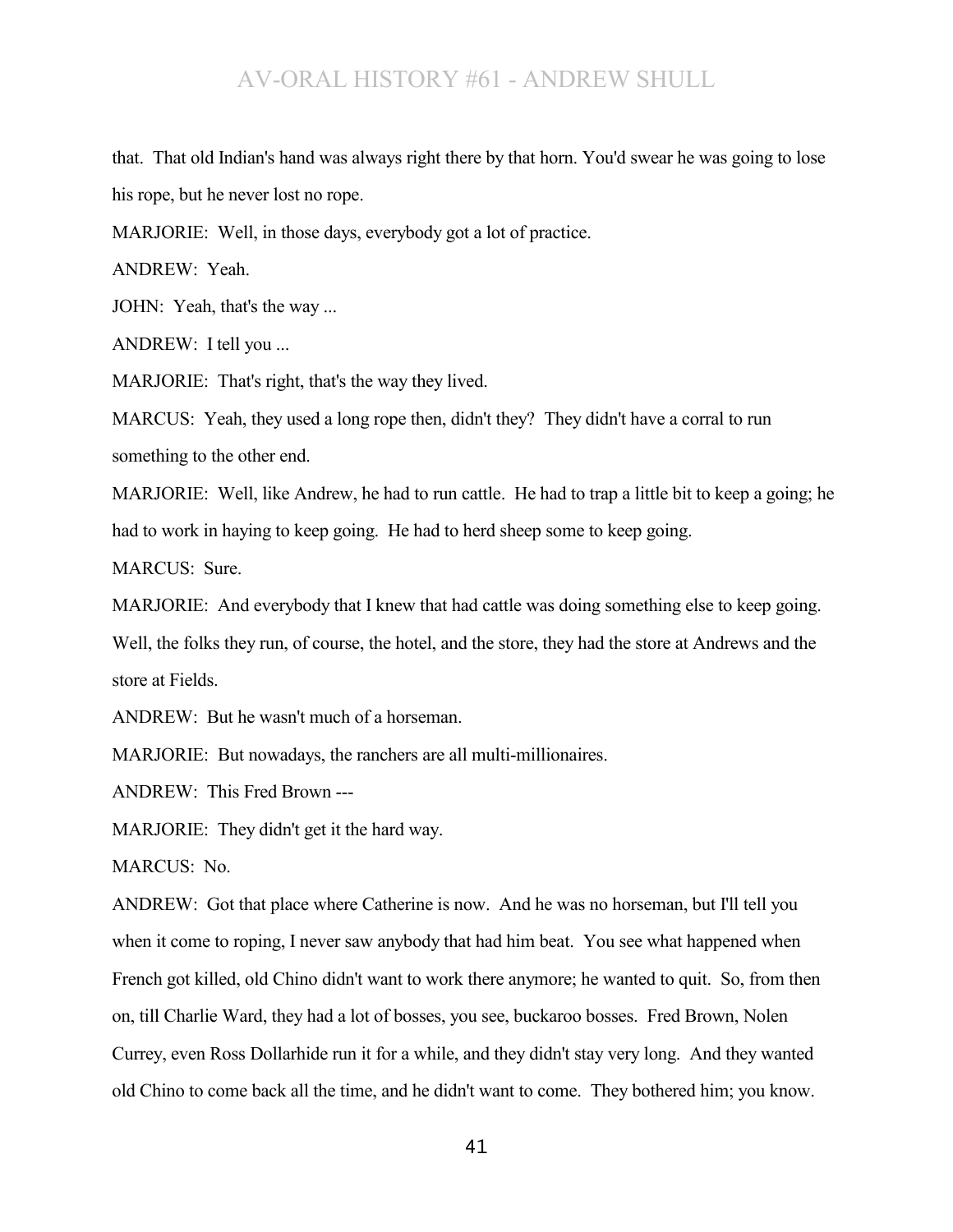You see, people like old Juan and old Chino; they didn't take orders from nobody, they just run the cattle. And ever once in awhile there would be somebody trying to get their job, but they never got no place.

JOHN: Did you ever know a fella down here by the name of Johnny Reeves?

ANDREW: You bet. Yeah, he died over there; he had a little place on the John Day.

MARJORIE: Would you folks like some tea or coffee?

MARCUS: No, we're gonna have to go here pretty soon, it's gonna be dinnertime soon.

ANDREW: Well, I want you to get that homesteader business.

MARJORIE: No, I'm gonna keep that, Andrew.

ANDREW: Huh?

MARJORIE: I scribbled that pretty bad. I'm gonna keep that. If Marcus has some tape I'll read it off to him.

MARCUS: Yeah, I'll come back with the tape and you can read it on the tape ...

ANDREW: ... something ...

MARJORIE: He could tell you just as well, but he won't do it.

ANDREW: That's something that's gone, you see.

JOHN: ... getting it up here and having it reproduced.

MARJORIE: Well, I'd rather just keep it. It's just scribbled. I don't like to scribble. But I wrote a lot of it going in the car.

MARCUS: When did Charlie Ward take over, do you know? I wondered about that the other day, and I don't know.

ANDREW: Well, he did the same thing that old Chino did. You see Chino and his brother-in-law came into this country with about 60, or 70, or 80 head of saddle horses. Some of them were broke, and some of them wasn't. And they tried to sell them. And they wound up out here to --- oh where you turn off to go down to that ranch --- well that's funny, once in awhile there is something that I know so well I can't remember it --- Pine Creek.